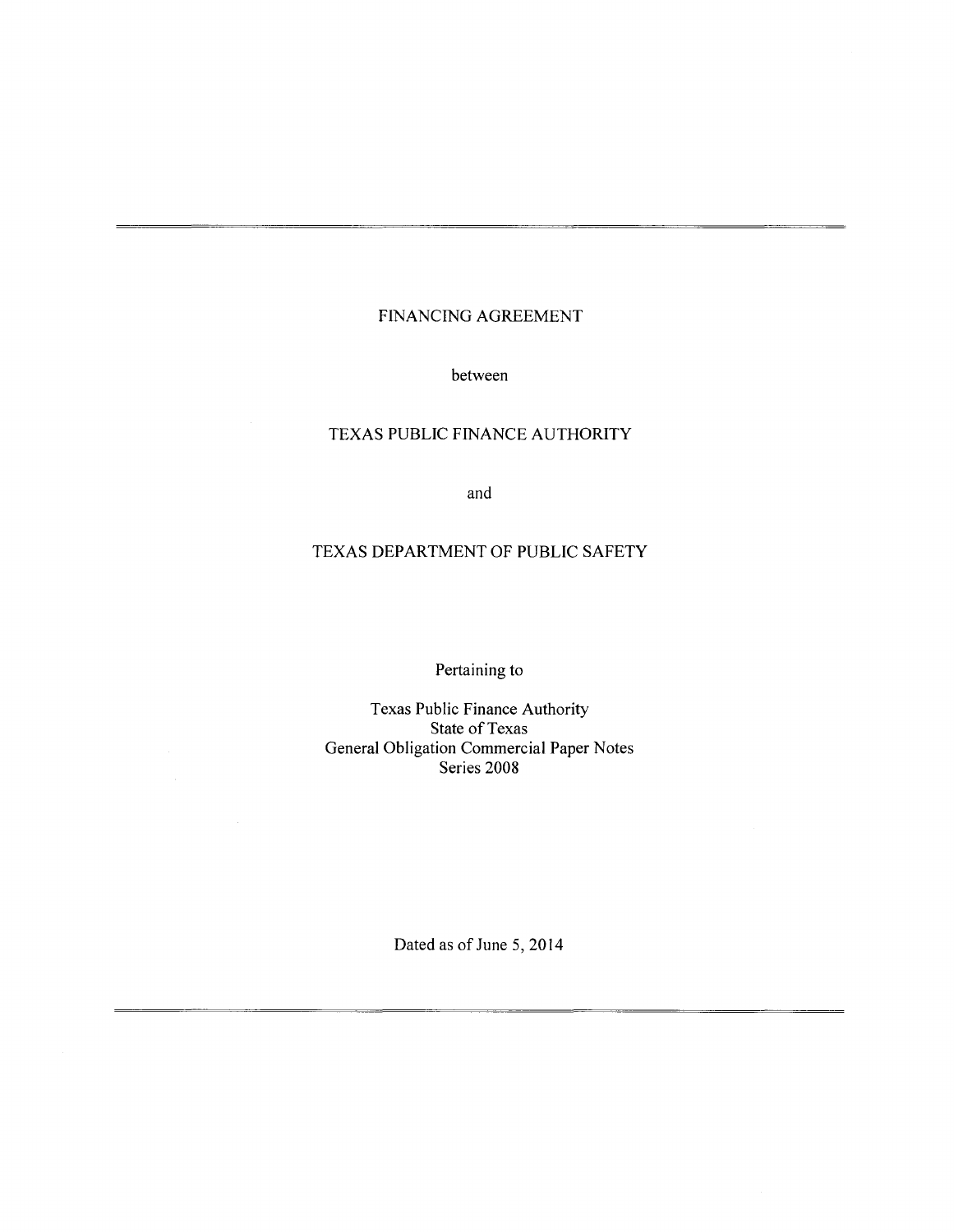# **TABLE OF CONTENTS**

Page Number

#### **ARTICLE I**

## DEFINITIONS AND OTHER PRELIMINARY MATTERS

### **ARTICLE II**

## **GENERAL REPRESENTATIONS AND WARRANTIES**

#### **ARTICLE III**

# THE PROJECT

#### **ARTICLE IV**

#### THE NOTES

#### **ARTICLE V**

### PARTICULAR AGREEMENTS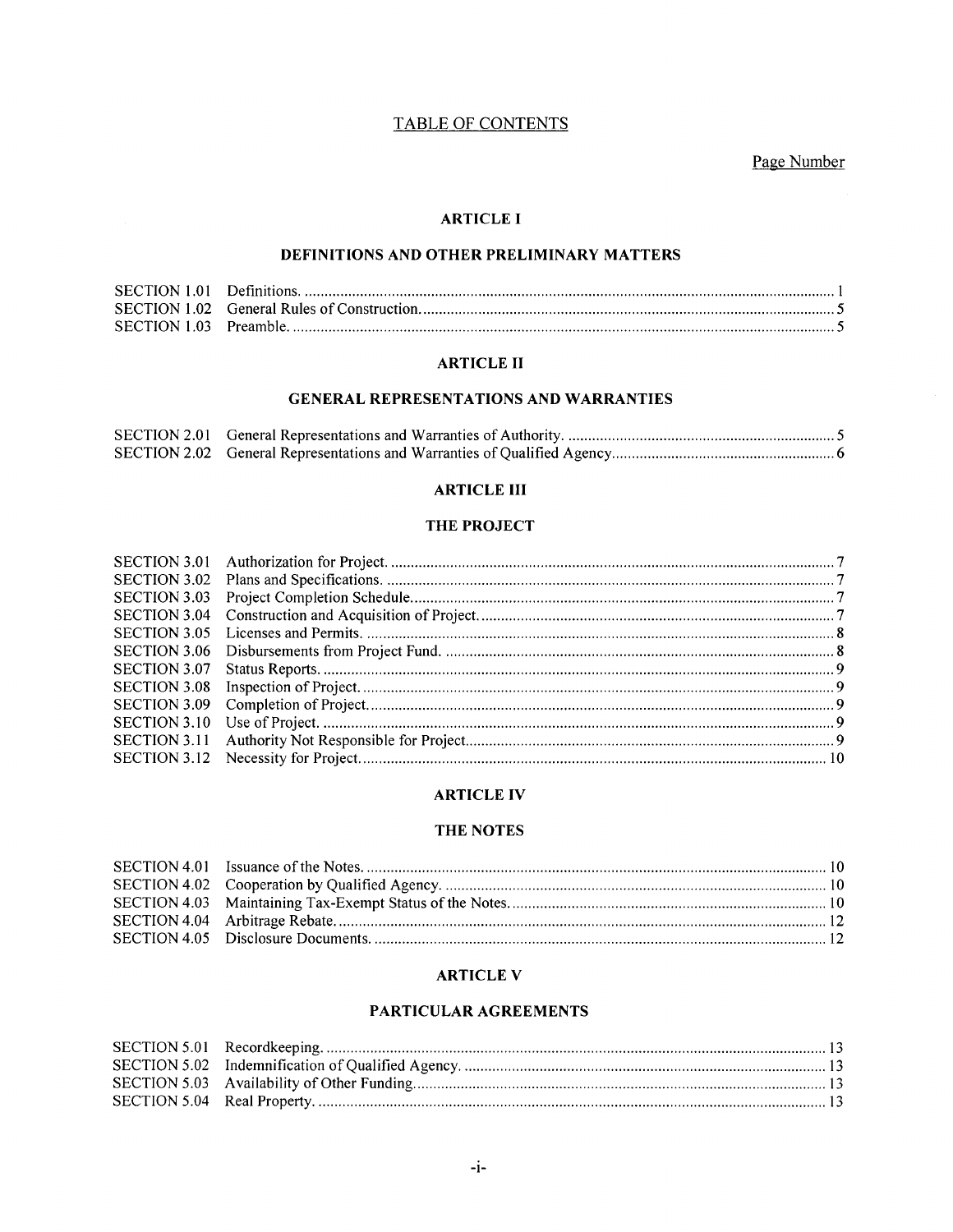## **ARTICLE VI**

# **MISCELLANEOUS PROVISIONS**

| EXHIBIT A        | Description of the Project               |
|------------------|------------------------------------------|
| <b>EXHIBIT B</b> | Project Completion Schedule              |
| <b>EXHIBIT C</b> | Governmental Project Approvals           |
| <b>EXHIBIT D</b> | Form of Disbursement Certificate         |
| <b>EXHIBIT E</b> | Monthly Status Report Information        |
| <b>EXHIBIT F</b> | Form of Project Completion Certificate   |
| <b>EXHIBIT G</b> | Form of Project Substitution Certificate |
|                  |                                          |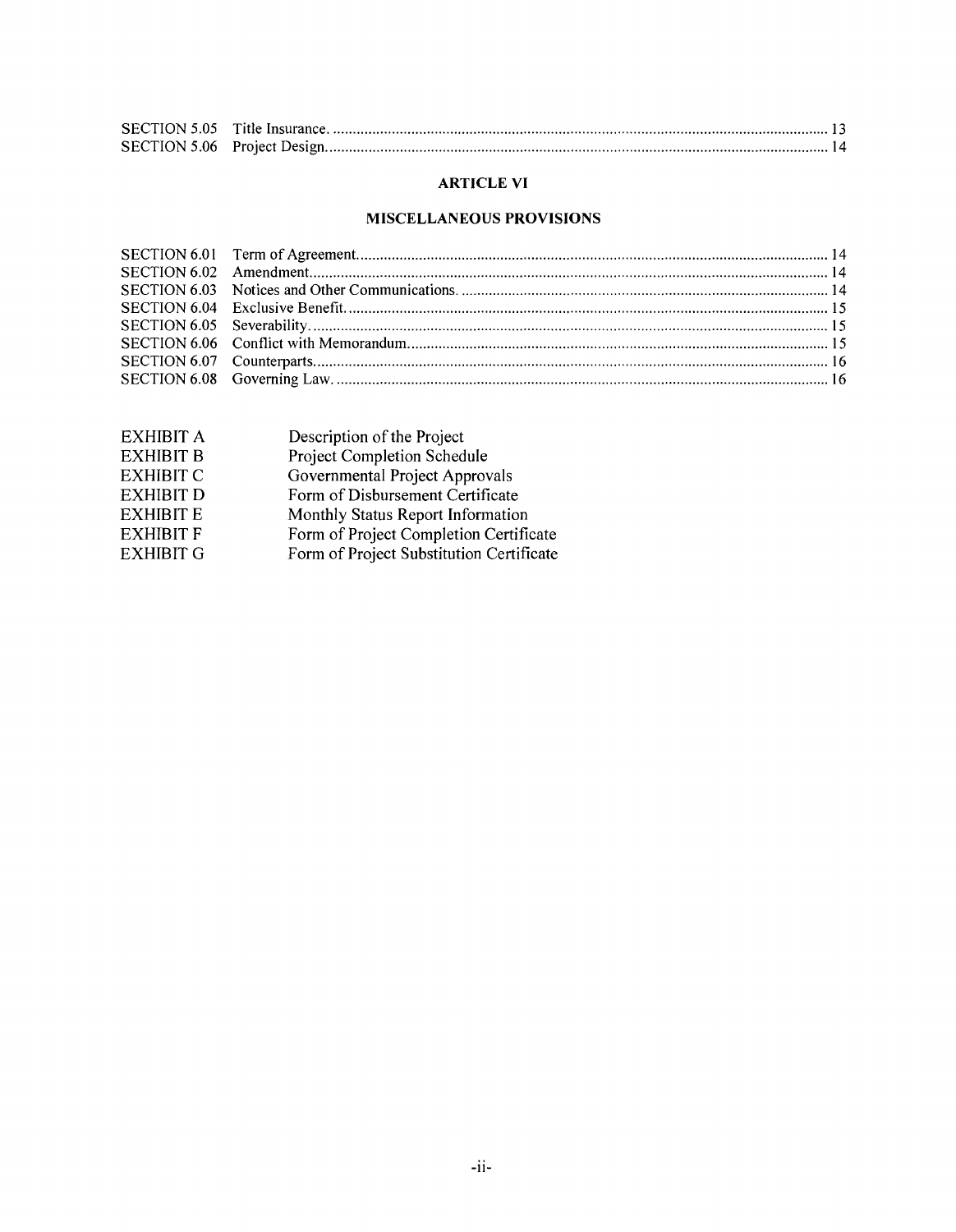#### **FINANCING AGREEMENT**

FINANCING AGREEMENT, dated as of June 5, 2014, between the TEXAS PUBLIC FINANCE AUTHORITY (the "Authority") and the TEXAS DEPARTMENT OF PUBLIC OF SAFETY (the "Qualified Agency");

#### **WITNESSETH:**

WHEREAS, the Authority is authorized to provide financing of certain projects (hereinafter defined) for certain agencies of the State of Texas through the issuance of commercial paper notes pursuant to certain provisions of the Texas Constitution and other statutory and regulatory authorities including, but not limited to, Article Ill, Section 50-g of the Texas Constitution, Chapters 1232, and 1371 Texas Government Code, as amended, and Part X, Title 34, Texas Administrative Code (collectively, the "Authorizing Law");

WHEREAS, one or more projects of the Qualified Agency have been authorized in appropriations by the Legislature of the State; and

WHEREAS, the parties desire to provide for the financing by the Authority of certain projects for the Qualified Agency;

NOW, THEREFORE, in consideration of the premises, the parties hereto agree as follows:

#### **ARTICLE I**

#### **DEFINITIONS AND OTHER PRELIMINARY MATTERS**

SECTION 1.01 Definitions.

Except as otherwise provided in this Financing Agreement, the capitalized terms in this Financing Agreement shall have the meanings specified in this section unless the context requires otherwise.

*Agency Act-* Texas Government Code, Chapter 41 I.

*Appropriation Act-* SB1, Sec. 17.02, p IX-64, Article IX, Acts 83rd Legislature, R.S. (2013), and any other act of the Legislature appropriating funds for the Project to the Qualified Agency.

*Authority-* the Texas Public Finance Authority or any successor thereto.

*Authority Regulations-* the regulations of the Authority in Part X, Title 34, Texas Administrative Code, as amended.

*Authorized Agency Representative* - the chief administrative officer of the Qualified Agency or any member of the staff of the Qualified Agency designated by the chief administrative officer or by the governing body of the Qualified Agency as an authorized representative.

*Authorizing Law* - means the "Authorizing Law" as defined in the preamble of this Financing Agreement.

*Available Construction Proceeds-* means Proceeds other than Proceeds used to refund the obligations refunded by the Notes (if any) and to pay issuance costs. For purposes of determining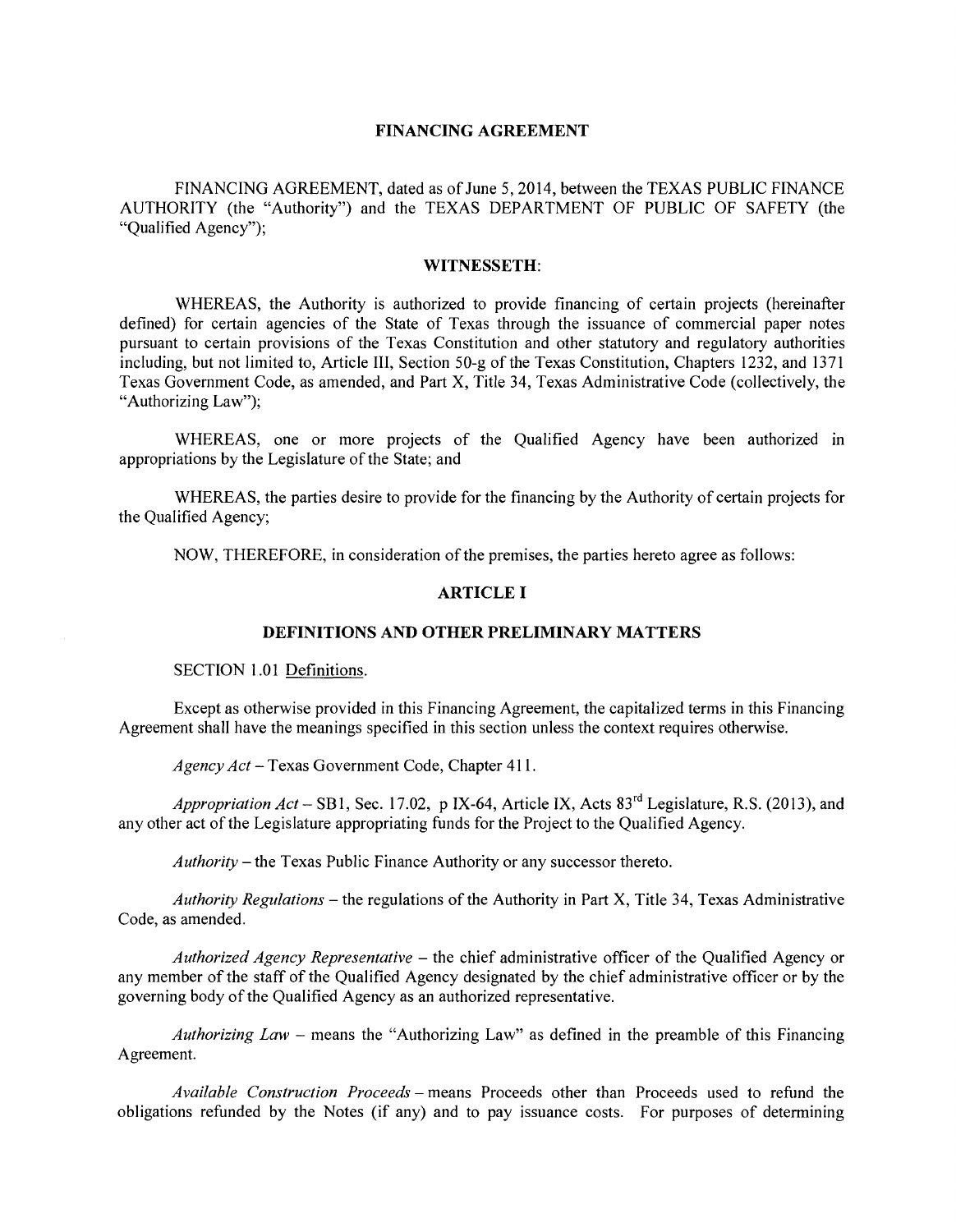compliance with the spending requirements as of the end of each of the first three spending periods, available construction proceeds include the amount of future earnings that the Qualified Agency reasonably expected as of the issue date.

*Board-* the Board of Directors of the Authority.

*Bond Counsel* - any law firm experienced in matters relating to the issuance of tax-exempt obligations and engaged by the Board to render such services.

*Business Day-* any day on which the Comptroller and the Authority are open for business and on which financial institutions in the city where the principal corporate trust office of the Issuing and Paying Agent is located are not authorized by law or executive order to close.

*Closing-* with respect to each sale of Notes, the concurrent delivery of such Notes to, or upon the order of, the initial purchaser(s) in exchange for payment therefor.

*Closing Date* – the date of a Closing.

*Code* - the Internal Revenue Code of 1986, as amended, together with all published regulations promulgated thereunder and rulings issued with respect thereto by the United States Department of the Treasury or the Internal Revenue Service.

*Comptroller-* the Comptroller of Public Accounts of the State or any successor thereto, including the individual elected to serve as Comptroller of the State, the Deputy Comptroller, or such other official designated by law to serve or act in the capacity of the Comptroller.

*Construction Expenditures-* means capital expenditures that are allocable to the cost of real property or constructed personal property. Except as provided below, construction expenditures do not include expenditures for acquisitions of interests in land or other existing real property. Expenditures are not for the acquisition of an interest in existing real property other than land if the contract between the seller and the Qualified Agency requires the seller to build or install the property (e.g., a turnkey contract), but only to the extent that the property has not been built or installed at the time the parties enter into the contract. Constructed personal property means tangible personal property (or, if acquired pursuant to a single acquisition contract, properties) or specially developed computer software if: (i) A substantial portion of the property or properties is completed more than 6 months after the earlier of the date construction or rehabilitation commenced and the date the Qualified Agency entered into an acquisition contract; (ii) based on the reasonable expectations of the Qualified Agency, if any, or representations of the person constructing the property, with the exercise of due diligence, completion of construction or rehabilitation (and delivery to the Qualified Agency) could not have occurred within that 6-month period; and (iii) if the Qualified Agency itself builds or rehabilitates the property, not more than 75 percent of the capitalizable cost is attributable to property acquired by the Qualified Agency (e.g., components, raw materials, and other supplies). Specially developed computer software means any programs or routines used to cause a computer to perform a desired task or set of tasks, and the documentation required to describe and maintain those programs, provided that the software is specially developed and is functionally related and subordinate to real property or other constructed personal property.

*Costs of Issuance-* the "costs of issuance," as provided in the Authorizing Law and defined in the Resolution, incurred in connection with the issuance of the Notes.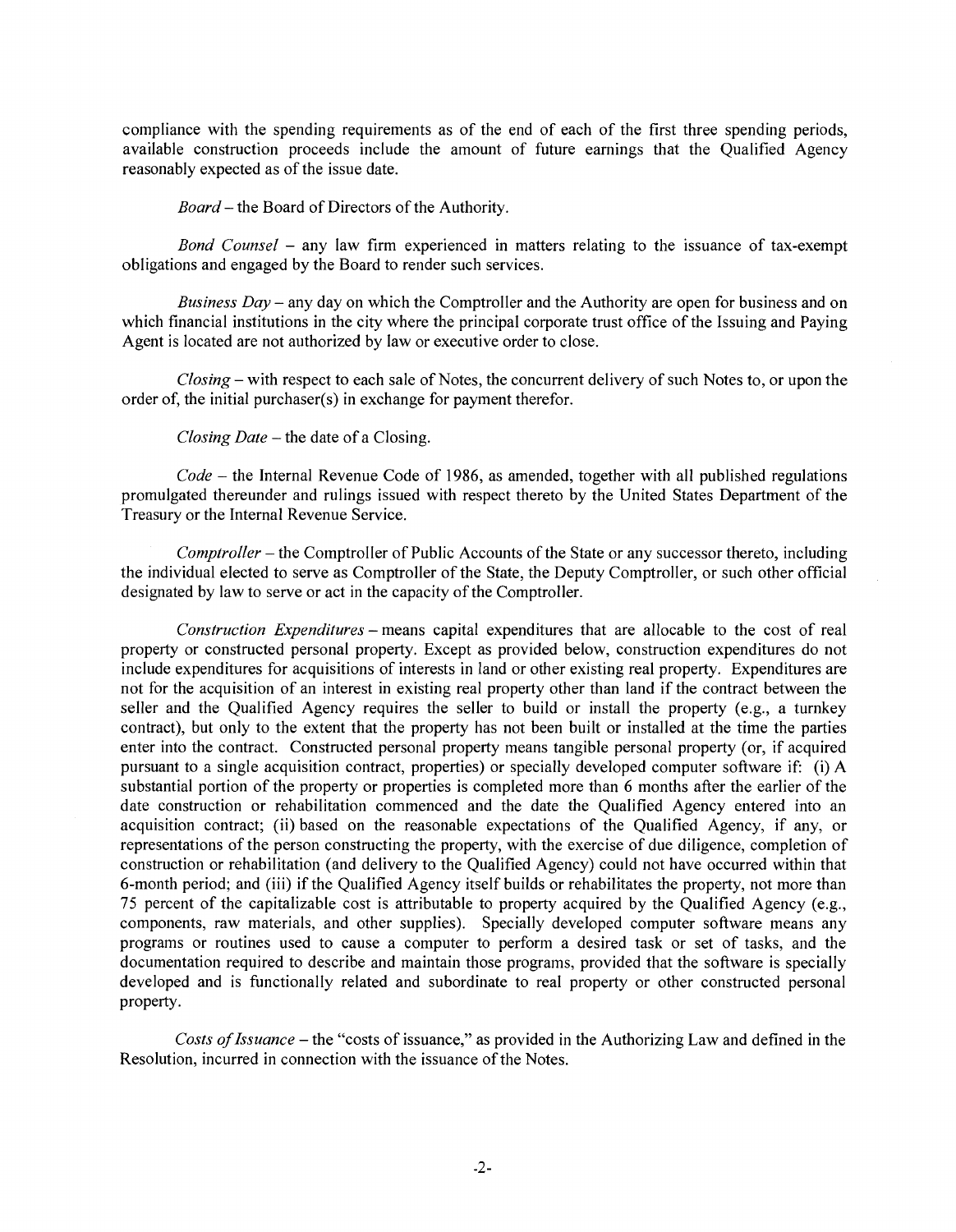*Disbursement Certificate* - a certificate of the Authorized Agency Representative for the disbursement of funds from the appropriate account of the Project Fund, in substantially the form of Exhibit D of this Financing Agreement.

*Disclosure Documents* - collectively, the Offering Memorandum and any amendments thereto.

*Event of Taxability* - any act or omission that could adversely affect the excludability of the interest on any Note from the gross income of the owner of the Note.

*Executive Director* – the Executive Director of the Authority, or any member of the staff of the Authority authorized by the Board to perform the duties of the Executive Director.

*Facility Contract-* any contract, entered into by the Qualified Agency after the effective date of this Financing Agreement, for the design, engineering, acquisition, construction, equipping, repair, or renovation of any facilities financed for the Qualified Agency in whole or part with proceeds of the Notes.

*Financing Agreement-* this Financing Agreement, and any amendments hereto.

*Gross Proceeds* - means any Proceeds and any Replacement Proceeds.

*Interest and Sinking Fund* - the fund by that name created pursuant to Section 4.01 of the Resolution for the purpose of paying Note Obligations.

*Investment Proceeds-* means any amounts actually or constructively received from investing Proceeds.

*Legislative Budget Board-* the joint committee of the Legislature that develops recommendations for legislative appropriations for the state agencies.

*Legislature* -the Legislature of the State.

*Memorandum* - the Memorandum of Understanding, dated as of July 1, 2008, between the Authority and the Qualified Agency, and any amendments thereto.

*Notes* - any obligations issued by the Authority from time to time to finance or refinance the Project.

*Offering Memorandum* – the final official disclosure document authorized by the Authority to be used in connection with the sale of the Notes.

*Plans and Specifications-* the plans and specifications for the Project Component(s), as amended or supplemented.

*Proceeds* - means any Sale Proceeds, Investment Proceeds, and Transferred Proceeds of the Notes which are attributable to financing the Project.

*Project-* collectively, the Project Components.

*Project Completion Amount* - the aggregate amount of the cost of all of the Project Components, as set forth in Exhibit  $\overline{A}$  to this Financing Agreement.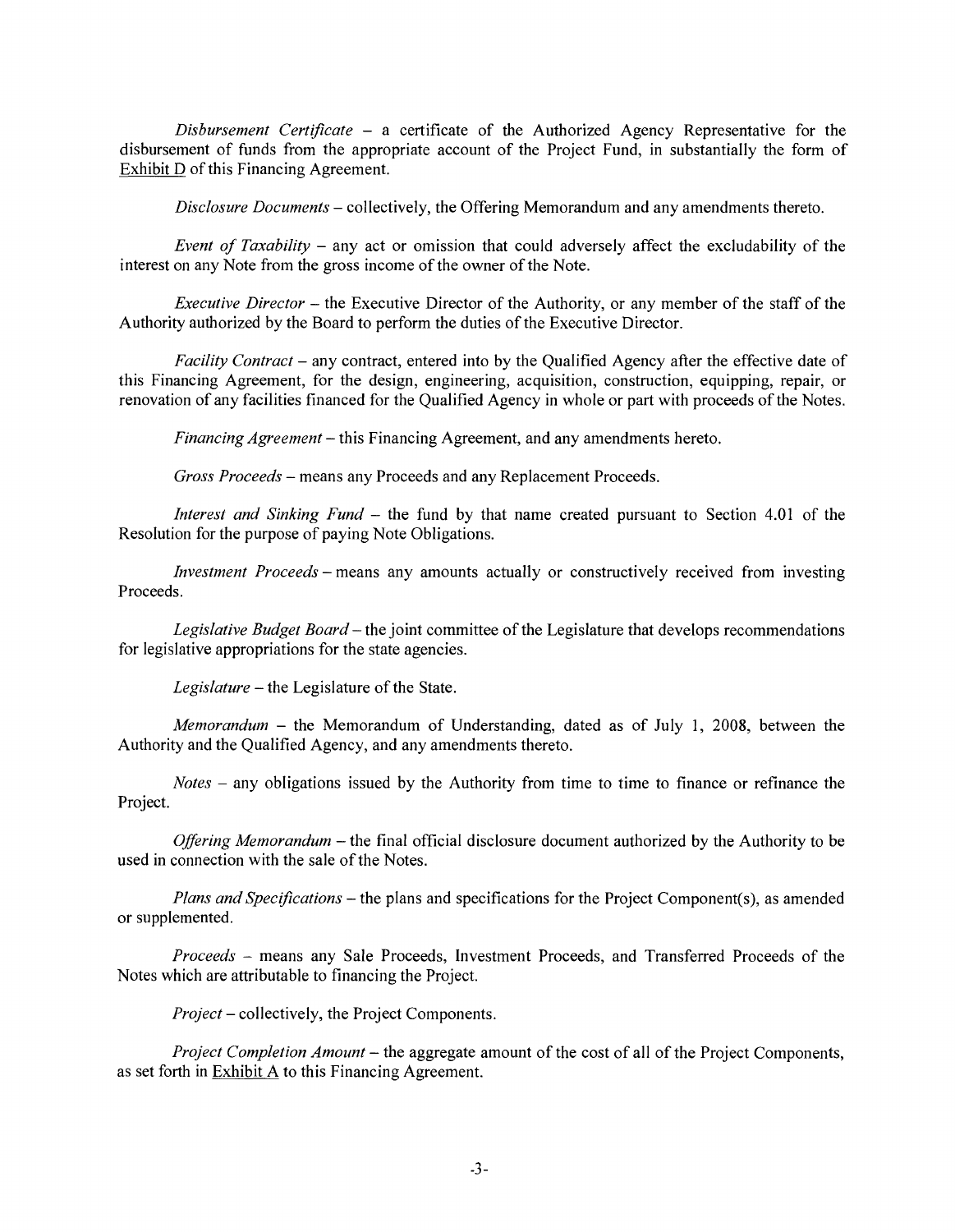*Project Completion Certificate* - a certificate of an Authorized Agency Representative delivered on behalf of the Qualified Agency, pursuant to this Financing Agreement, to the effect that the Project has been completed (or that no further proceeds of the Notes are required for the payment of Project Costs), in substantially the form set forth in Exhibit F to this Financing Agreement.

*Project Completion Date* - the date that the Project is completed, as certified in the Project Completion Certificate.

*Project Completion Schedule* – the schedule projecting the rate of expenditure of proceeds of the Notes for the payment of Project Costs which is set forth in Exhibit B to this Financing Agreement.

*Project Component* – each respective item (or part of an item) in the Appropriation Act that has been approved to be financed with proceeds of the Notes, as described in  $Exhibit A$  to this Financing Agreement.

*Project Costs* - any costs associated with the Project that are authorized under the Authorizing Law to be paid with proceeds of the Notes.

*Project Financing Documents-* collectively, all documents furnished by the Qualified Agency to the Authority in connection with the financing of the Project and issuance of the Notes, including (without limitation) the Memorandum, the Request for Financing, this Financing Agreement, each Disbursement Certificate, any Project Substitution Certificate, and the Project Completion Certificate.

*Project Fund-* the fund by that name and any other project fund created pursuant to Section 4.01 of the Resolution.

*Project Substitution Certificate* - a certificate of an Authorized Agency Representative to the effect that a Project Component is to be substituted for, in substantially the form set forth as an exhibit to this Financing Agreement.

*Qualified Agency* - the "Qualified Agency" as defined in the preamble of this Financing Agreement or any successor thereto.

*Regulations* - means the temporary or final Income Tax Regulations applicable to the Notes pursuant to sections 141 through 150 of the Code. Any reference to a section of the Regulations shall also refer to any successor provision to such section hereafter promulgated by the Internal Revenue Service pursuant to sections 141 through 150 of the Code and applicable to the Notes.

*Replacement Proceeds* – has the meaning set forth in Section 1.148-1(c) of the Regulations and generally includes amounts that have a sufficiently direct nexus to the Notes or to the governmental purpose of the Notes to conclude that the amounts would have been used for that governmental purpose if the proceeds of the Notes were not used or to be used for that governmental purpose. For this purpose, the mere availability or preliminary earmarking of amounts for a governmental purpose does not in itself establish a sufficient nexus to cause those amounts to be replacement proceeds. Replacement proceeds include, but are not limited to, sinking funds and pledged funds.

*Request for Financing* - the letter or other communication from the Qualified Agency to the Authority requesting financing for the Project, and any supplements thereto.

*Resolution* - the resolution of the Authority adopted on March 6, 2008 pursuant to which the Notes are authorized to be issued, and any amendments and supplements thereto.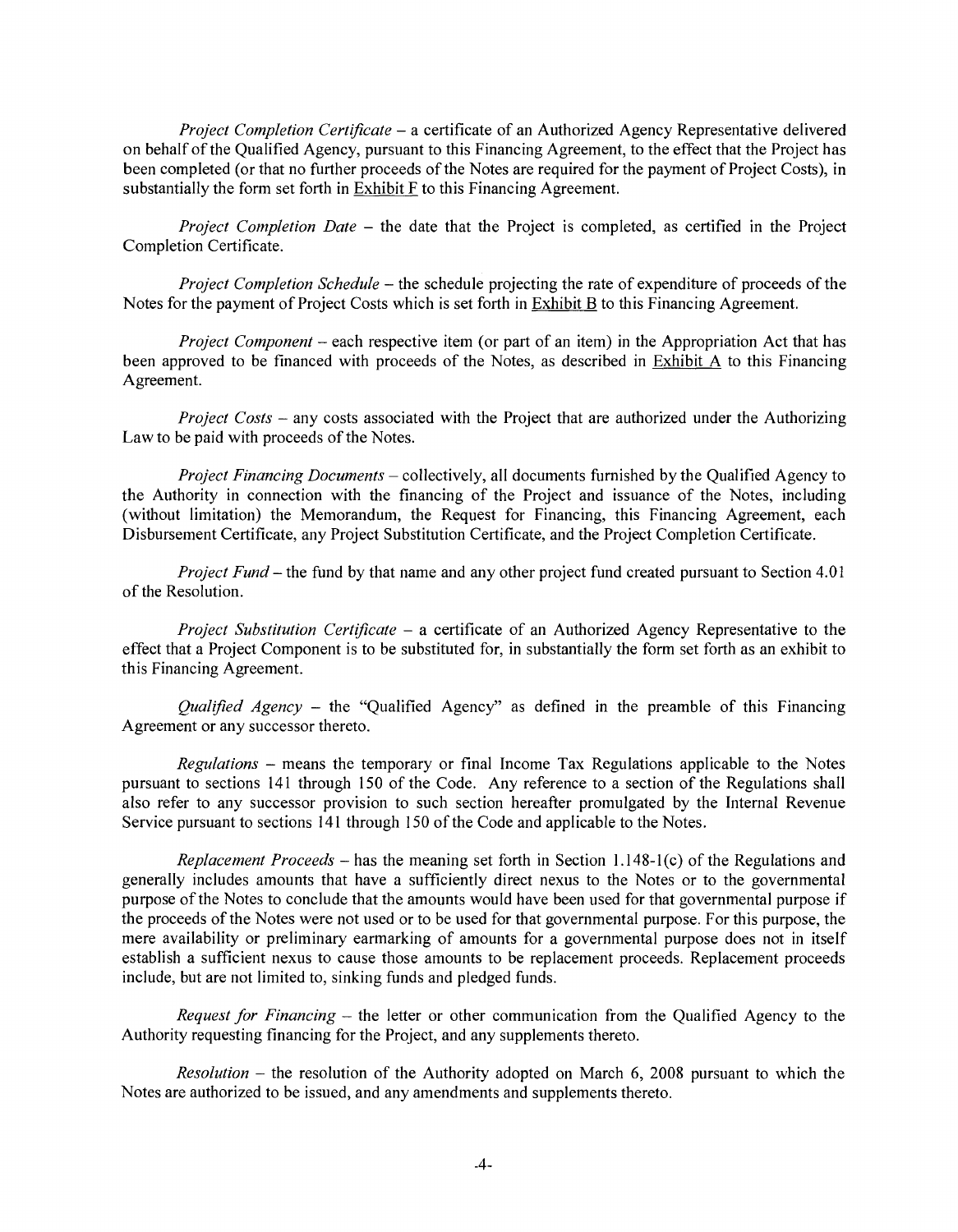*Sale Proceeds* - means any amounts actually or constructively received from the sale (or other disposition) of any Note, including amounts used to pay underwriters' discount or compensation and accrued interest other than pre-issuance accrued interest.

*State-* the State of Texas.

*Transferred Proceeds* - means transferred proceeds as defined in Section I .148-9 of the Regulations which includes Proceeds of any Notes used to refund Notes outstanding prior to the Closing Date.

#### SECTION 1.02 General Rules of Construction.

(a) A capitalized term used in this Financing Agreement that is not defined herein and that is defined in the Resolution shall have the meaning assigned to it in the Resolution.

(b) Whenever in this Financing Agreement the context requires:

(1) a reference to the singular number includes the plural and vice versa; and

(2) a word denoting gender includes the masculine, feminine, and neuter.

(c) The table of contents and the titles given to any article or section of this Financing Agreement are for convenience only and are not intended to modify the article or section.

#### SECTION 1.03 Preamble.

The statements and findings in the preamble of this Financing Agreement are hereby adopted and made a part of the Financing Agreement.

#### **ARTICLE II**

#### **GENERAL REPRESENTATIONS AND WARRANTIES**

#### SECTION 2.01 General Representations and Warranties of Authority.

The Authority represents and warrants as follows:

( 1) the Authority is a validly existing agency of the State authorized to operate under the Texas Public Finance Authority Act, Chapter 1232, Texas Government Code, as amended;

(2) the Authority has full power and authority to execute and deliver this Financing Agreement, perform its obligations thereunder, and carry out the transactions contemplated hereby;

(3) the Authority has duly authorized the execution and delivery of this Financing Agreement and the performance of its obligations thereunder;

(4) the execution and delivery of this Financing Agreement, the consummation of the transactions contemplated hereby, the performance of its obligations hereunder, and the compliance with the terms hereof by the Authority will not conflict with, or constitute a default under, any law (including administrative rule), judgment, decree, order, permit, license,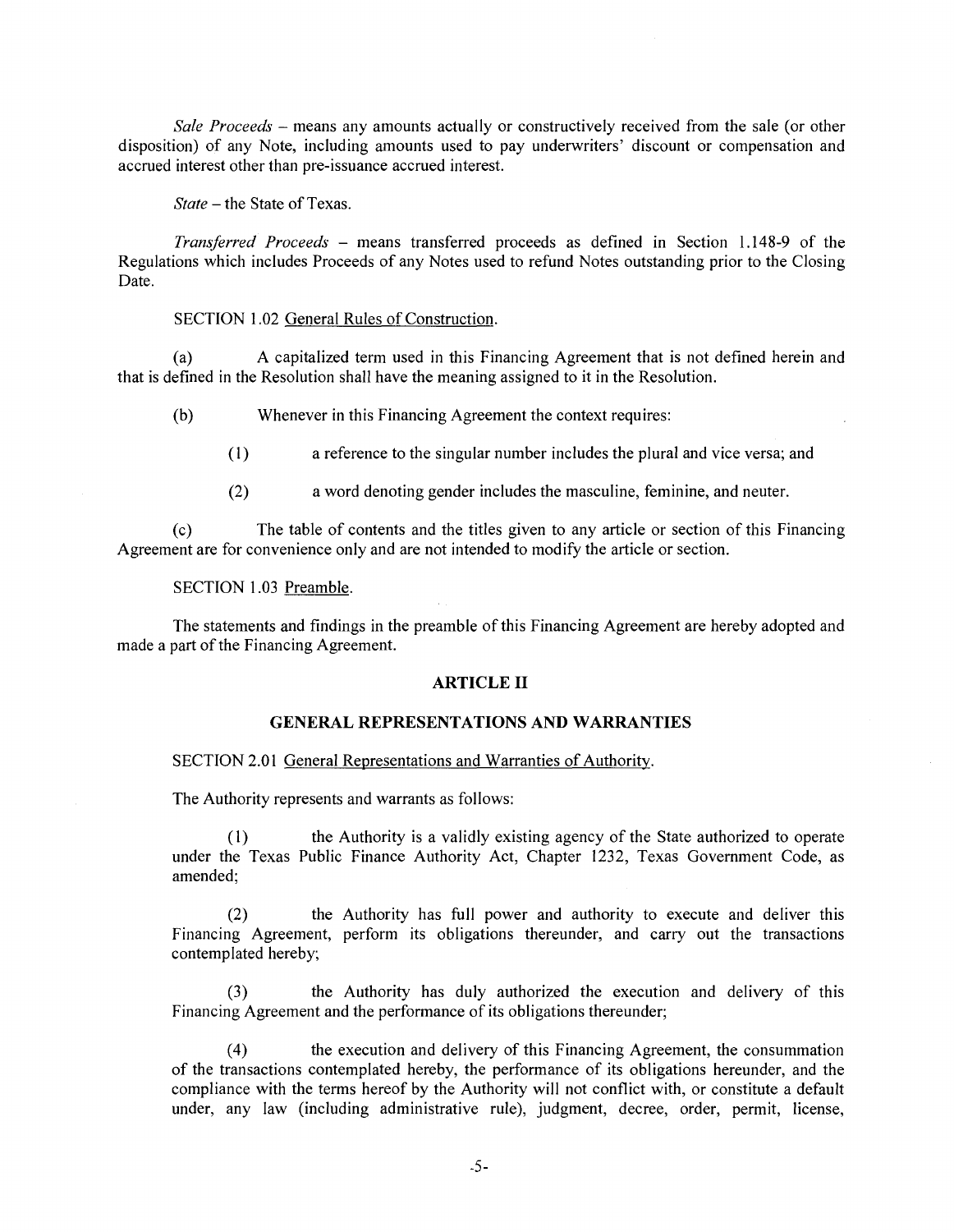agreement, mortgage, lease, or other instrument to which the Authority is subject or by which it is bound;

(5) the Authority has full power and authority to issue the Notes, to cause funds to be made available to finance the Project in accordance with the Resolution and this Financing Agreement and to perform its obligations under the Resolution;

the Resolution has been duly adopted by the Authority, is in full force and effect, and constitutes the legal, valid, and binding act of the Authority;

(7) this Financing Agreement, when duly executed and delivered by the Authority, will constitute a legal, valid, and binding obligation of the Authority; and

(8) the Authority has not revoked its authorization of the Qualified Agency to declare official intent on behalf of the Authority for purposes of the Code.

SECTION 2.02 General Representations and Warranties of Qualified Agency.

The Qualified Agency represents and warrants, as follows:

( 1) the Qualified Agency is a validly existing agency of the State authorized to operate under the Agency Act;

(2) the Qualified Agency has full power and authority to execute and deliver the Project Financing Documents, perform its obligations thereunder, and carry out the transactions contemplated thereby;

(3) the Qualified Agency has duly authorized the execution and delivery of the Project Financing Documents and the performance of its obligations thereunder;

( 4) the execution and delivery of the Project Financing Documents, the consummation of the transactions contemplated thereby, the performance of its obligations thereunder, and the compliance with the terms thereof by the Qualified Agency will not conflict with, or constitute a default under, any law (including administrative rule), judgment, decree, order, permit, license, agreement, mortgage, lease, or other instrument to which the Qualified Agency is subject or by which the Qualified Agency or any of its property are bound;

(5) the Qualified Agency is not in violation of any law, which violation could adversely affect the consummation of the transactions contemplated by the Project Financing Documents; and

(6) the Project Financing Documents, when duly executed and delivered by the Qualified Agency, as appropriate, will constitute legal, valid, and binding obligations of the Qualified Agency.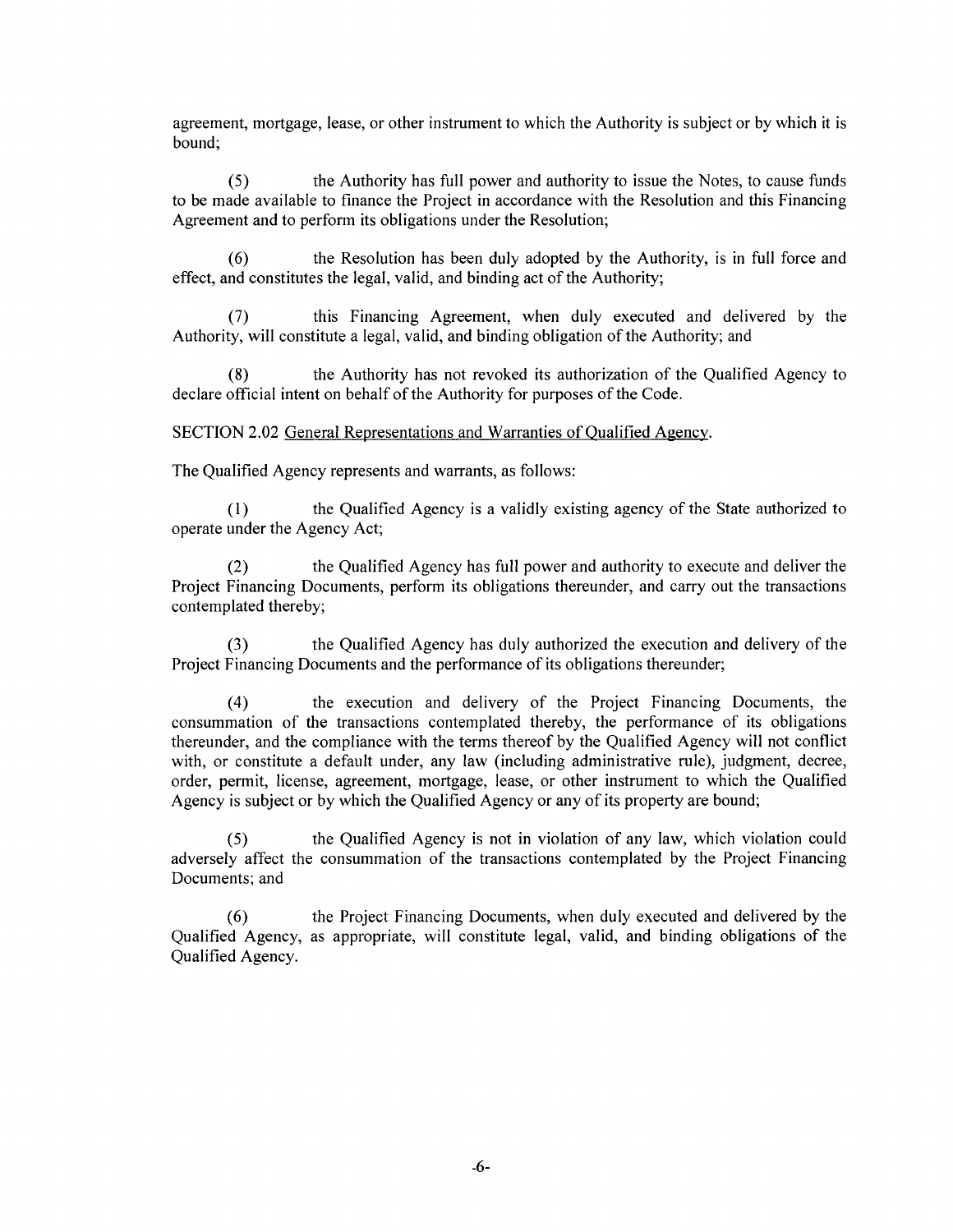# **ARTICLE III**

## **THE PROJECT**

#### SECTION 3.01 Authorization for Project.

(a) The Qualified Agency represents that the Project has been authorized by the Appropriation Act or other statute and that all of the Project Costs to be paid with proceeds of the Notes will be incurred for the acquisition, construction, equipping, major repair, or renovation of facilities and will otherwise be lawful expenditures of the Qualified Agency.

(b) The Qualified Agency represents that the description of each Project Component set forth in Exhibit A to this Financing Agreement is accurate.

(c) The Qualified Agency represents that it has submitted specific plans for the Project to the Legislative Budget Board and, if required by the Appropriation Act, such plans have been approved by the Legislative Budget Board.

## SECTION 3.02 Plans and Specifications.

(a) The Qualified Agency shall cause the Plans and Specifications to be prepared and shall maintain the Plans and Specifications with its official records.

(b) The Authority and its authorized agents may inspect the Plans and Specifications at reasonable times.

#### SECTION 3.03 Project Completion Schedule.

(a) As of the Closing Date, the Qualified Agency reasonably expects that the Project Completion Amount will be expended within the time periods set forth in Exhibit B hereto. The Qualified Agency represents that it is not aware of any fact or circumstance that could cause the entire Project Completion Amount not to be expended as set forth in the Project Completion Schedule, as amended from time to time.

(b) Upon becoming aware of any circumstances that will result in a deviation from Exhibit B hereto of 10% or more, the Qualified Agency shall notify the Executive Director of the amount and nature of such deviation.

(c) Upon becoming aware of any circumstances that will result in the expenditure for Project Costs in any "Expenditure Period" (as set forth in Exhibit B hereto) of an aggregate amount that is less than the amount set forth in Exhibit B hereto for such Expenditure Period, the Qualified Agency shall notify the Executive Director of (1) such aggregate expenditure amount, and (2) the reason(s) that such expenditure amount will be less than the amount set forth in Exhibit B hereto.

#### SECTION 3.04 Construction and Acquisition of Project.

(a) The Qualified Agency shall cause the acquisition, construction, equipping, repair, and/or renovation of the Project to be completed with due diligence substantially in accordance with the Plans and Specifications and in a good and workman-like manner.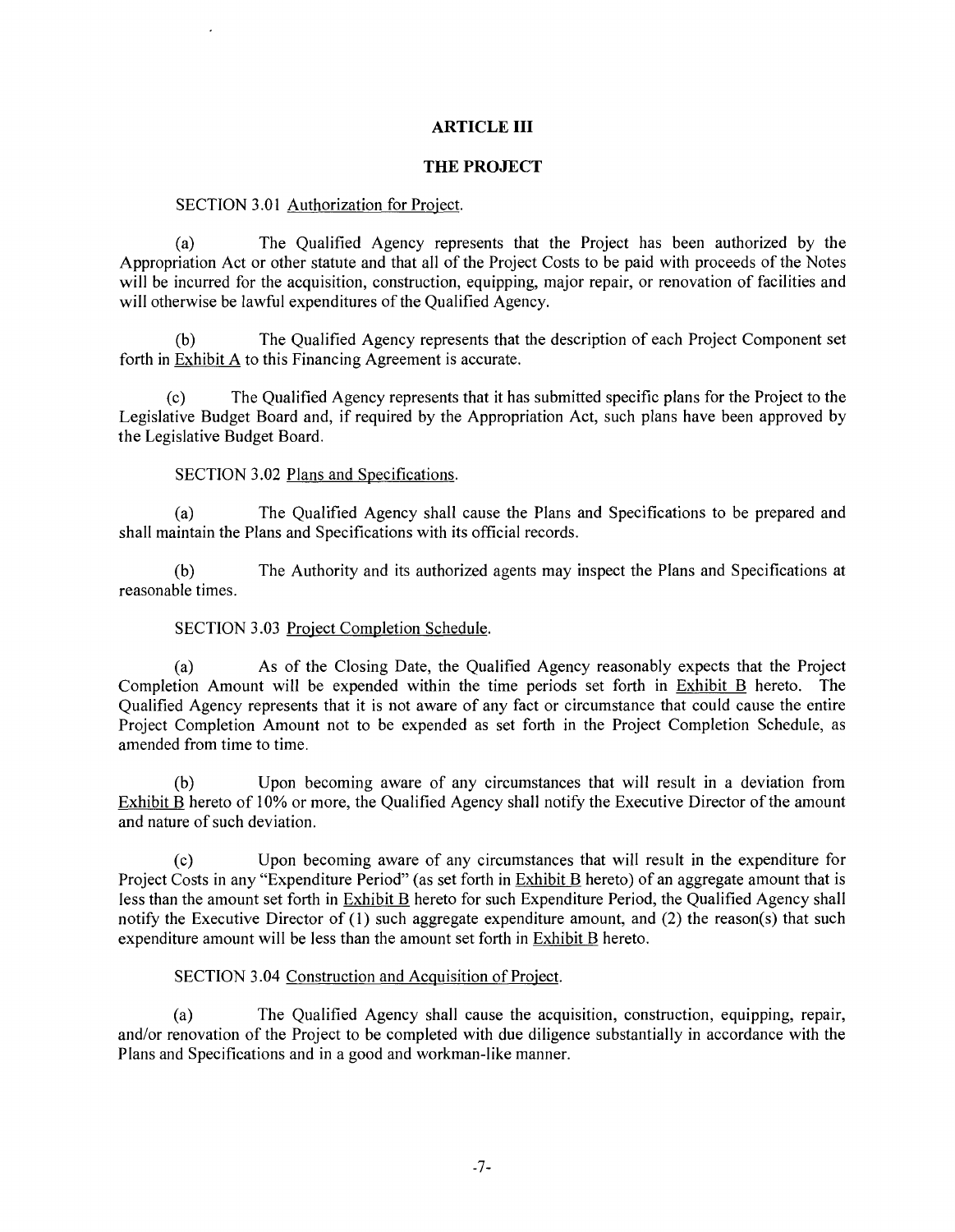(b) The Qualified Agency represents that at least 95 percent of the Project Completion Amount will be expended to pay Project Costs constituting expenditures for the acquisition, construction, reconstruction, or rehabilitation of the Project.

(c) The Qualified Agency may shift its use of proceeds among Project Components to the extent permitted by law so long as such shift of use does not constitute an Event of Taxability. The Authority may require the Qualified Agency to obtain an opinion of Bond Counsel regarding taxability.

## SECTION 3.05 Licenses and Permits.

The Qualified Agency represents that it has obtained all necessary licenses, permits, and other governmental approvals necessary to complete the Project, except for those (if any) described in Exhibit C to this Financing Agreement.

## SECTION 3.06 Disbursements from Project Fund.

(a) The Qualified Agency may cause disbursements to be made from the Project Fund in accordance with contracts for the Project and with this Financing Agreement and the Resolution.

The Qualified Agency acknowledges that the Project Fund may be applied in accordance with the Resolution for purposes other than the payment of Project Costs.

(c) The Qualified Agency acknowledges and agrees that interest earned m funds contained in the Project Fund may be used to pay interest payments, if any, on the Notes.

(d) To obtain a disbursement of funds from the Project Fund for the payment of Project Costs, the Qualified Agency shall submit to the Authority, not later than the Business Day immediately preceding the disbursement date, a properly completed Disbursement Certificate. Subject to Subsection (e) of this Section 3.06, upon determining that the submitted Disbursement Certificate.has been properly completed, the Executive Director shall cause the Comptroller to transfer funds in the Project Fund to the appropriate fund(s) of the Qualified Agency in the amount(s) set forth in the Disbursement Certificate. The Qualified Agency shall apply the funds so transferred to the payment of Project Costs.

(e) Disbursements from the Project Fund for the payment of Project Costs shall not exceed, in the aggregate, the Project Completion Amount without the prior approval of the Executive Director (which approval shall be based on availability of funds and legal authorization).

(f) Before a disbursement from the Project Fund may be made with respect to any Project Component in excess of the estimated cost of such component shown on Exhibit A of this Financing Agreement, the Qualified Agency shall give notice to the Executive Director identifying such Project Component and stating the amount of such excess.

(g) In the event that the Authority determines that the Qualified Agency has breached any material representation, warranty, or agreement in this Financing Agreement, the Authority, in its discretion, may suspend further disbursement of funds from the Project Fund if it is advised in writing by the Texas Attorney General that ( 1) such suspension is lawful, and (2) such breach constitutes a breach of this Financing Agreement and such suspension may commence not sooner than the 30th day after the date of delivery to an Authorized Agency Representative of notice of such suspension, and may continue until such breach is cured or is waived by the Executive Director. If such breach is not cured or waived within 90 days after the date such suspension commenced, the Authority may apply any remaining funds in the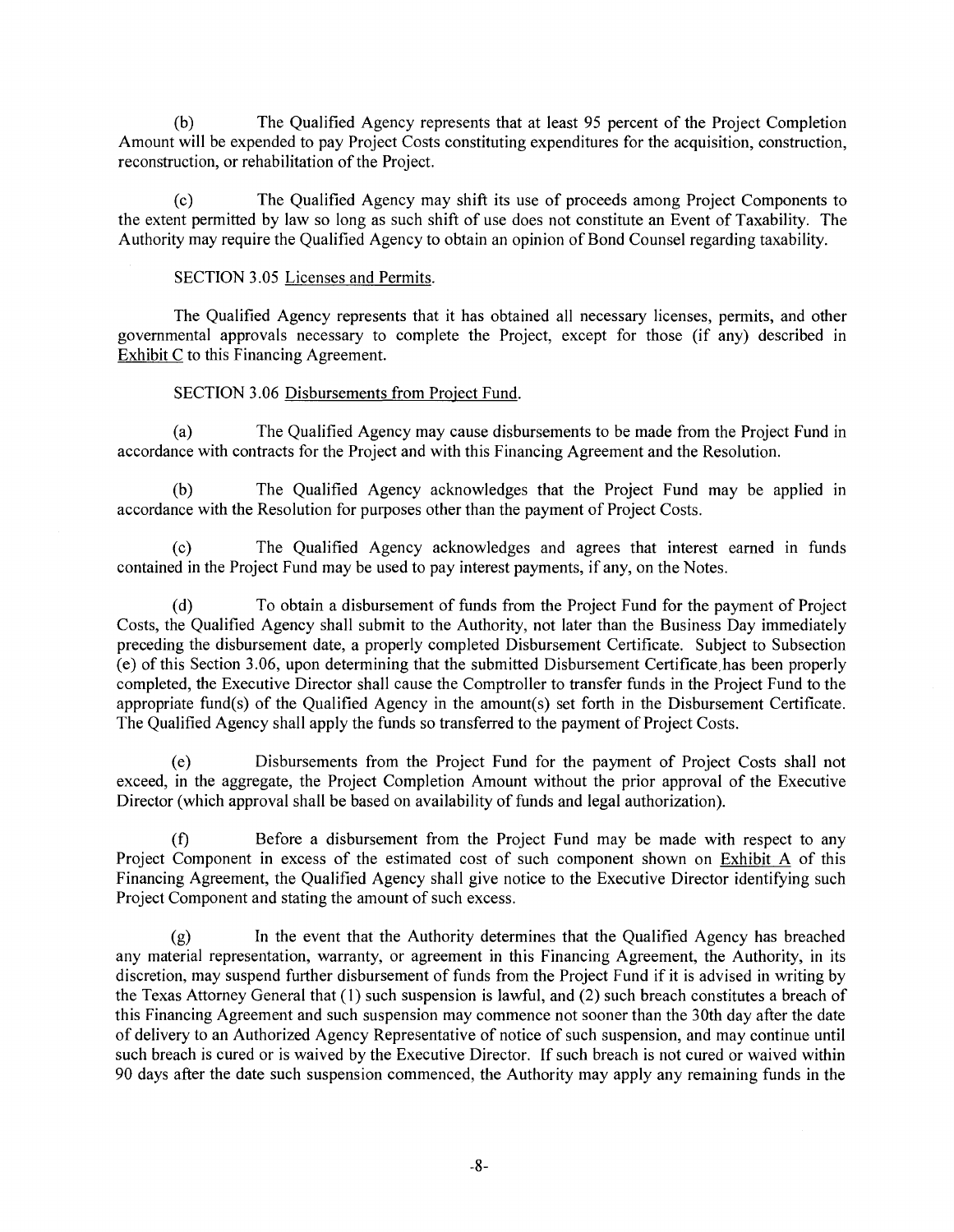Project Fund allocated to the payment of Project Costs in the manner permitted by the Resolution and law.

(h) To the extent required by law, the Qualified Agency has submitted a master plan for construction of its facilities and shall periodically revise the master plan in accordance with such law.

# SECTION 3.07 Status Reports.

Not later than the 15th day of each month, through the month following the month in which the Project Completion Date occurs, the Qualified Agency shall prepare and deliver to the Executive Director a status report, containing the information set forth in Exhibit E to this Financing Agreement, covering the preceding calendar month. At other times (whether before or after the Project Completion Date), the Qualified Agency shall provide the Executive Director, upon request, with any information available to the Qualified Agency regarding the expenditure of funds disbursed to the Qualified Agency from the Project Fund or the condition or use of the Project.

# SECTION 3.08 Inspection of Project.

The Authority and its authorized agents, at reasonable times before and after completion of the Project, may enter on and inspect the Project and examine any records of the Qualified Agency relating to the Project.

# SECTION 3.09 Completion of Project.

Upon the completion of the Project (or when no further proceeds of the Notes are to be expended for Project Costs), the Qualified Agency shall deliver to the Executive Director a properly completed Project Completion Certificate.

# SECTION 3.10 Use of Project.

(a) The Qualified Agency may use the Project for any lawful purpose so long as such use does not constitute an Event of Taxability.

(b) The Qualified Agency shall not lease any part of the Project to, or permit any part of the Project to be operated, managed, or otherwise used by, an entity other than an agency or political subdivision of the State without the prior approval of the Executive Director. The Authority shall direct the Executive Director to approve any proposed arrangement for use of the Project (or a part thereof) by a nongovernmental entity upon obtaining an opinion of Bond Counsel to the effect that such arrangement will not constitute an Event of Taxability. Any agreement or understanding that allows any other agency or political subdivision of the State to use all or any portion of the Project shall limit such use in a manner sufficient to prevent an Event of Taxability.

# SECTION 3.11 Authority Not Responsible for Project.

(a) The Authority has no responsibility for the acquisition, construction, equipping, repair, or renovation of the Project or for the operation or maintenance of the Project.

(b) If the amounts in Project Fund are insufficient for the payment of all of the Project Costs, the Authority is not responsible for the payment of any Project Costs that cannot be paid from the Project Fund.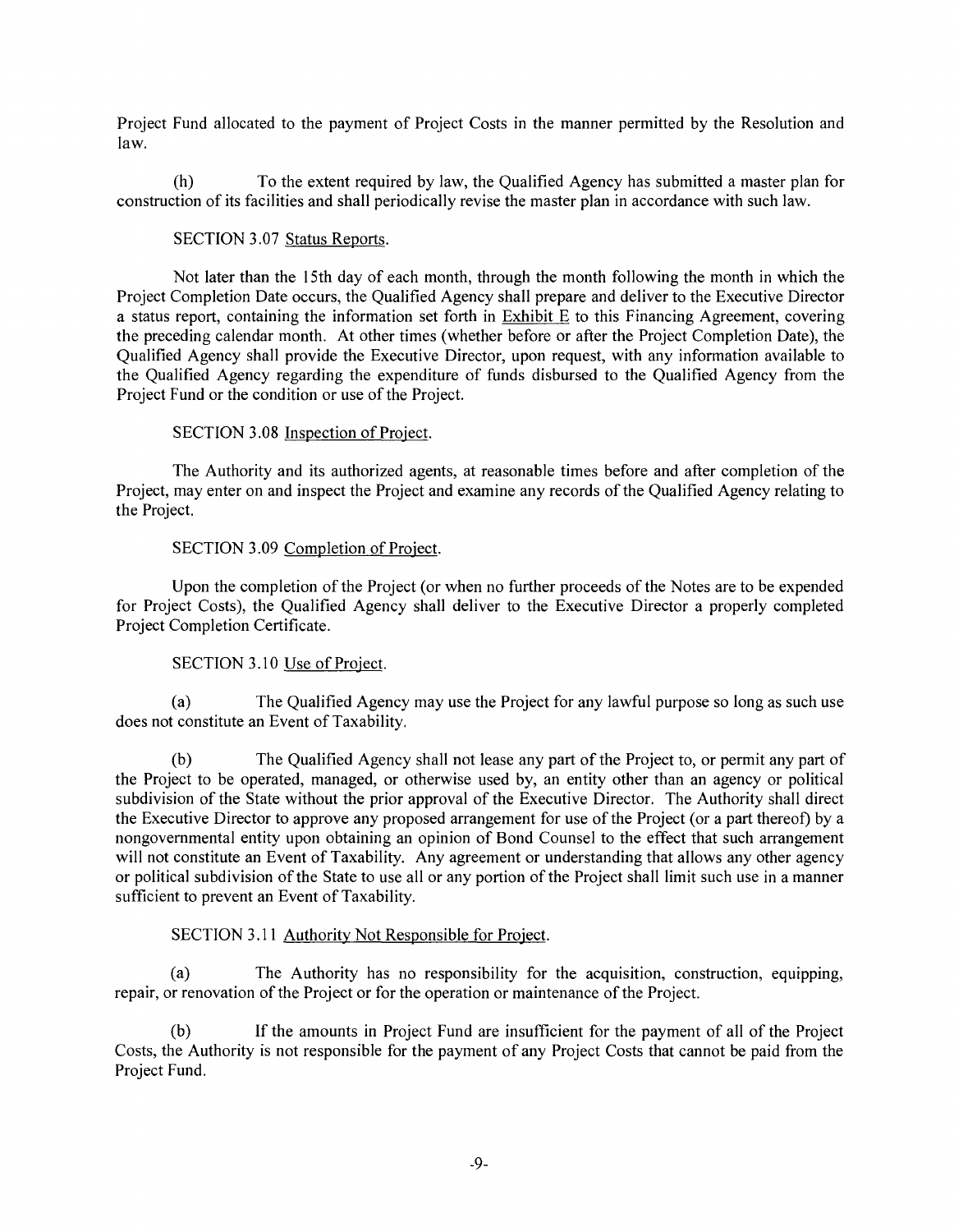## SECTION 3.12 Necessity for Project.

The Qualified Agency represents to the Authority that, as of the Closing Date:

(a) the provision of the Project in accordance with the Project Completion Schedule is necessary in order for the Qualified Agency to effectively carry out its lawful duties and functions; and

(b) the Qualified Agency expects that it will use the Project for the purposes for which it is designed for the entire useful economic life of the Project.

## **ARTICLE IV**

## **THE NOTES**

## SECTION 4.01 Issuance of the Notes.

The Authority shall use its best efforts to issue and sell the Notes from time to time in an amount that is sufficient for the Project Completion Amount to be made available in the Project Fund for the payment of the Project Costs.

## SECTION 4.02 Cooperation by Qualified Agency.

The Qualified Agency shall take the action(s), enter into the agreement(s), provide the certification(s) contemplated by this Financing Agreement, and otherwise cooperate with the Authority and its agents, to effect the lawful issuance and administration of the Notes under this Financing Agreement.

# SECTION 4.03 Maintaining Tax-Exempt Status of the Notes.

The Qualified Agency will not take, or omit to take, any action that will adversely affect the exclusion from gross income for federal income tax purposes of interest paid on any Note, and, in the event of such action or omission, it will use all reasonable efforts to cure the effect of such action or omission. With the intent not to limit the generality of the foregoing, the Qualified Agency covenants and agrees that it will comply with the covenants set forth, unless it has received a written opinion of Bond Counsel to the effect that failure to comply with such covenant will not adversely affect the excludability of interest on any Note from the gross income for federal income tax purposes.

(a) No Private Payments. No portion of the payment of the debt service on the Notes will be directly or indirectly derived from payments (whether or not to the Qualified Agency or any related party) in respect of property, or borrowed money, used or to be used for a private business use. Furthermore, no portion of the payment of the debt service on the Notes will be directly or indirectly secured by any interest in property used or to be used for a private business use or payments in respect of property used or to be used for a private business use. The Qualified Agency will not impose or accept, directly or indirectly, any charge or other payment with respect to any Proceeds used in any trade or business of a nongovernmental person. For purposes of determining use of Proceeds, the Qualified Agency will apply the rules set forth in Section 4.03(b) below.

(b) No Private Use. The Qualified Agency will not use or permit any of the Proceeds of the Notes to be used, directly or indirectly, in any trade or business of a nongovernmental person.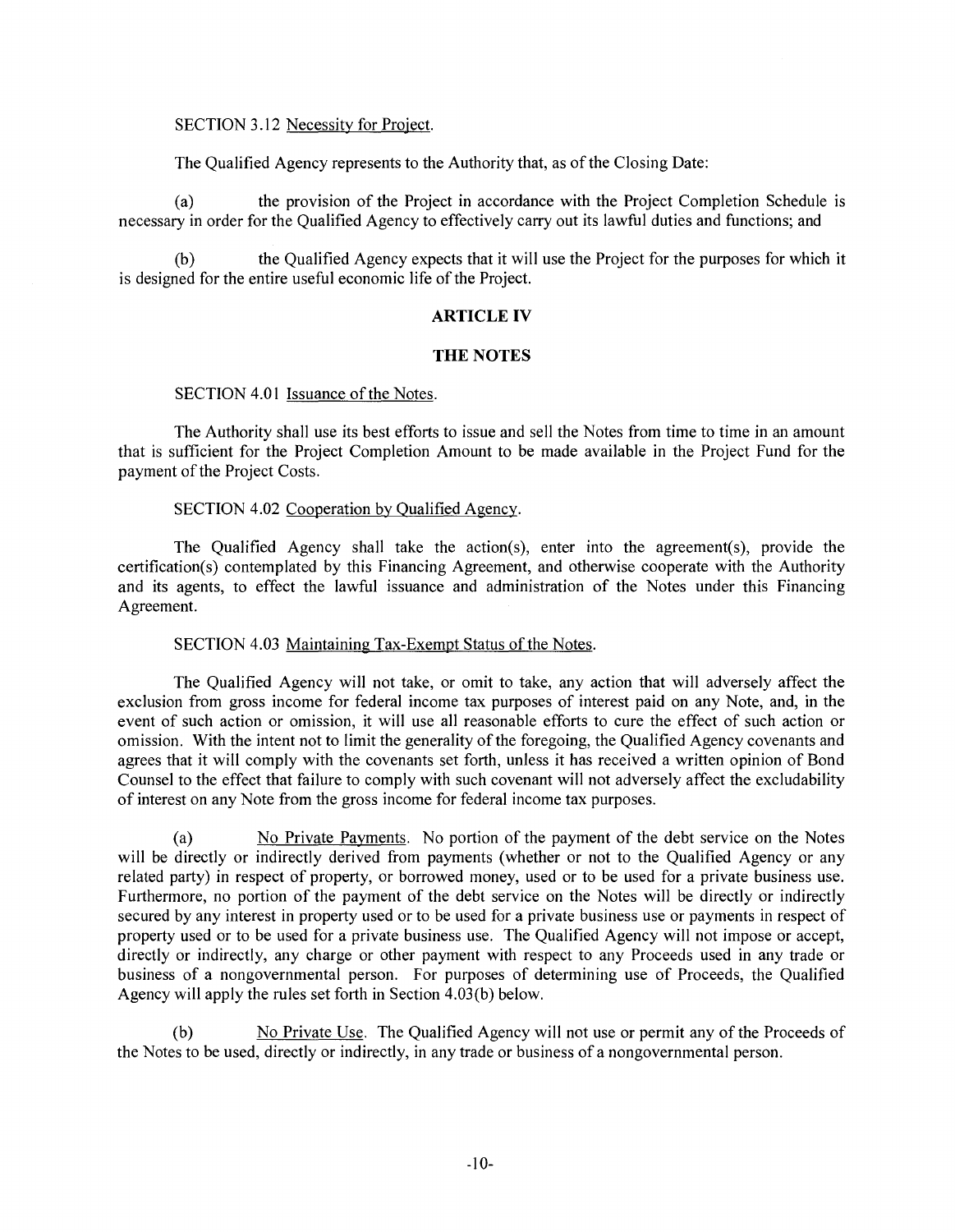(i) For purposes of determining use, the Qualified Agency will apply rules set forth in applicable Regulations and Revenue Procedures promulgated by the Internal Revenue Service, including, among others, the following rules: (A) Any activity carried on by a person other than a natural person or a state or local governmental unit will be treated as a trade or business of a nongovernmental person; (B) the use of all or any portion of the Project is treated as the direct use of proceeds; (C) a nongovernmental person will be treated as a private business user of Proceeds of the Notes as a result of ownership, actual or beneficial use of the proceeds pursuant to a lease, or a management or incentive payment contract, or certain other arrangements such as a take-orpay or other output-type contract; and (D) use in a trade or business exists if a nongovernmental person has any special legal entitlement to use directly or indirectly all or any portion of the Project.

(ii) In the case of any portion of the Project that is not available for use by the general public, the Qualified Agency will not permit any special economic benefit to be provided to any nongovernmental person. In determining whether there is a special economic benefit the following factors will be taken into account: (A) whether the portion of the Project in question is functionally related or physically proximate to property used in the trade or business of a nongovernmental person; (B) whether only a small number of nongovernmental persons receive the special economic benefit; and (C) whether the cost of the portion of the Project in question is treated as depreciable for federal income tax purposes by any nongovernmental person.

(iii) For purposes of this section, a management contract is a management, service, or incentive payment contract between a governmental person and a service provider under which the service provider provides services involving all, a portion of, or any function of, the Project. The following arrangements generally are not treated as management contracts that give rise to private business use: (A) Contracts for services that are solely incidental to the primary governmental function or functions of portion of the Project in question (for example, contracts for janitorial, office equipment repair, hospital billing, or similar services); (B) a contract to provide for the operation of a facility or system of facilities that consists predominantly of public utility property, if the only compensation is the reimbursement of actual and direct expenses of the service provider and reasonable administrative overhead expenses of the service provider; (C) a contract to provide for services, if the only compensation is the reimbursement of the service provider for actual and direct expenses paid by the service provider to unrelated parties.

(iv) For purposes of this section, use by the federal government and its agencies and instrumentalities is considered use of a nongovernmental person.

(v) For purposes of determining use, research contracts with nongovernmental persons that do not comply with the requirements in applicable Revenue Procedures promulgated by the Internal Revenue Service constitute use in a trade or business of a nongovernmental person.

(c) Loans of Sale Proceeds. No portion of the Proceeds of the Notes will be directly or indirectly used to make or finance a loan to any person other than a state or local governmental unit. For purposes of the foregoing covenant, Proceeds are considered to be "loaned" to a person or entity if (I) all or any portion of the Project is sold or leased to such person or entity in a transaction which creates a debt for federal income tax purposes, (2) capacity in or service from all or any portion of the Project is committed to such person or entity under a take-or-pay, output, or similar contract or arrangement, or (3) indirect benefits, or burdens and benefits of ownership, of such Proceeds or all or any portion of the Project are otherwise transferred in a transaction which is the economic equivalent of a loan.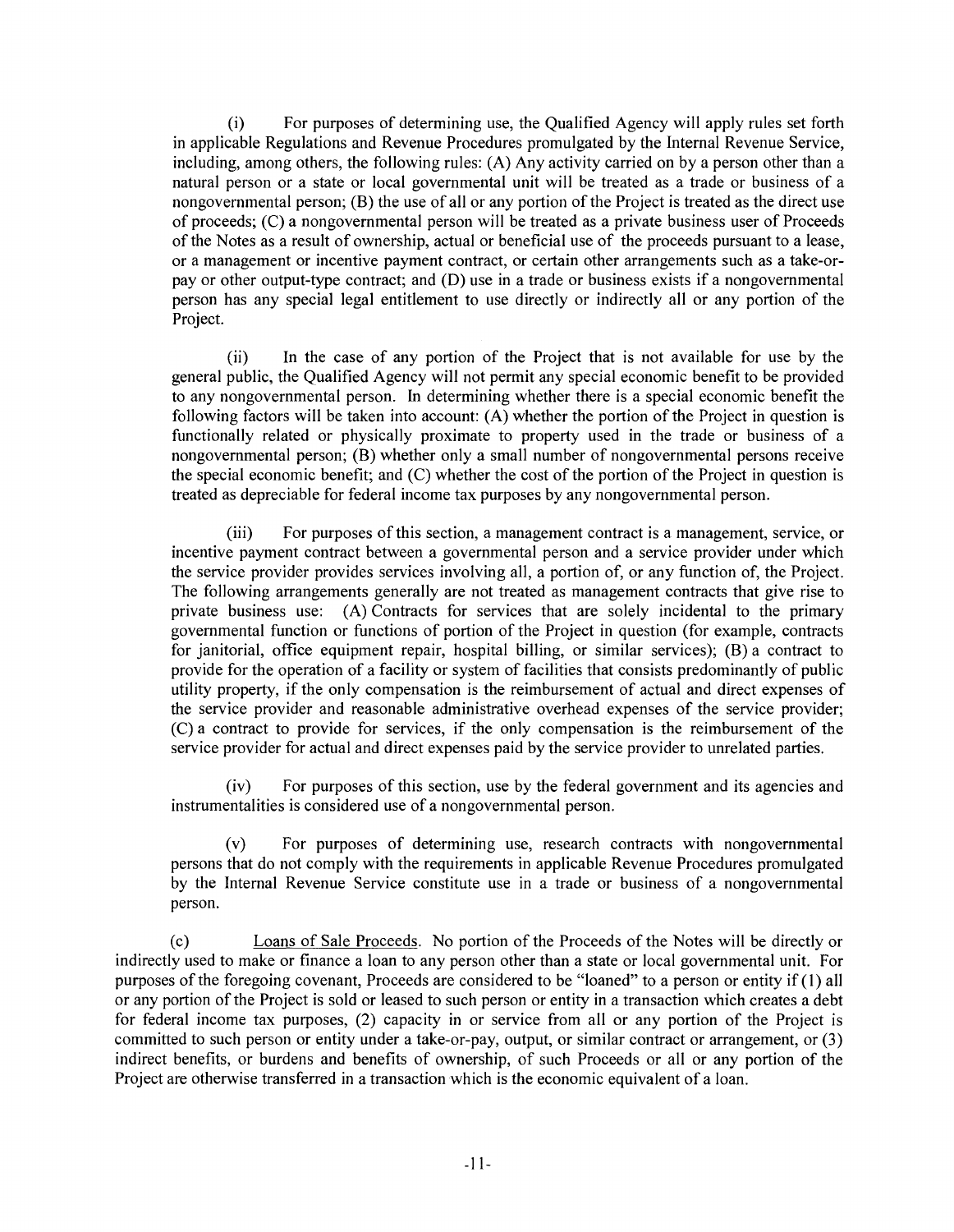(d) No-Arbitrage Covenant. The Qualified Agency will not, at any time prior to the final maturity of any Note, direct or permit the investment (or the use of Gross Proceeds to replace money so invested), if as a result of such investment the yield of all investments acquired with Gross Proceeds (or with money replaced thereby) on or prior to the date of such investment exceeds the yield of the Notes to stated maturity, except as permitted by section 148 of the Code and Regulations thereunder.

# SECTION 4.04 Arbitrage Rebate.

(a) The Qualified Agency shall timely take such lawful action as requested by the Executive Director to avoid or mitigate the obligation to make payments to the United States government under section 148(f) of the Code, unless an Authorized Agency Representative certifies to the Authority that the requested action is not practicable.

(b) If the Qualified Agency fails to cause Note proceeds to be expended within the time periods set forth in the Project Completion Schedule, the Executive Director may inquire as to the nature of such failure and the extent to which it is expected to continue.

(c) The Qualified Agency reasonably expects to use at least seventy-five percent (75%) of the "available construction proceeds" of any Note for "construction expenditures," as such terms are defined in Section 1.148-7(f) of the Regulations. The Qualified Agency shall use its best efforts to expend all funds necessary to complete its Project within the two-year expenditure period set forth in section  $148(f)(4)(C)$  of the Code as follows: (i) 10 percent of the funds within the 6-month period beginning on the date the Notes are issued; (ii) 45 percent of the funds within the 1-year period beginning on such date; (iii) 75 percent of such funds within the 18-month period beginning of such date; and (iv) 100 percent of such funds within the 2-year period beginning on such date. If a portion of the Project Completion Amount will remain unexpended as of the close of the two-year period beginning with the Closing Date (or such other period as specified by the Executive Director), the Qualified Agency, not later than the close of such period, shall notify the Executive Director of the amount of such unexpended funds and the purpose(s) for which such funds are being retained in the Project Fund after such period.

# SECTION 4.05 Disclosure Documents.

(a) The Qualified Agency shall provide the Authority, promptly upon request, with available information relating to the Qualified Agency or the Project that the Executive Director determines appropriate for inclusion in the Disclosure Documents. The Qualified Agency authorizes the Authority to include any such information in the Disclosure Documents.

(b) The Qualified Agency shall provide the Authority with certification of an Authorized Agency Representative to the effect that the information contained in the Disclosure Documents provided by the Qualified Agency is accurate and does not omit any information necessary to make the information provided not misleading.

(c) The Qualified Agency authorizes the Authority and any offeree or purchaser of the Notes to rely on the information and certifications provided by the Qualified Agency under this section. The Notes will not be issued unless the information and certifications requested under this section have been provided by the Qualified Agency.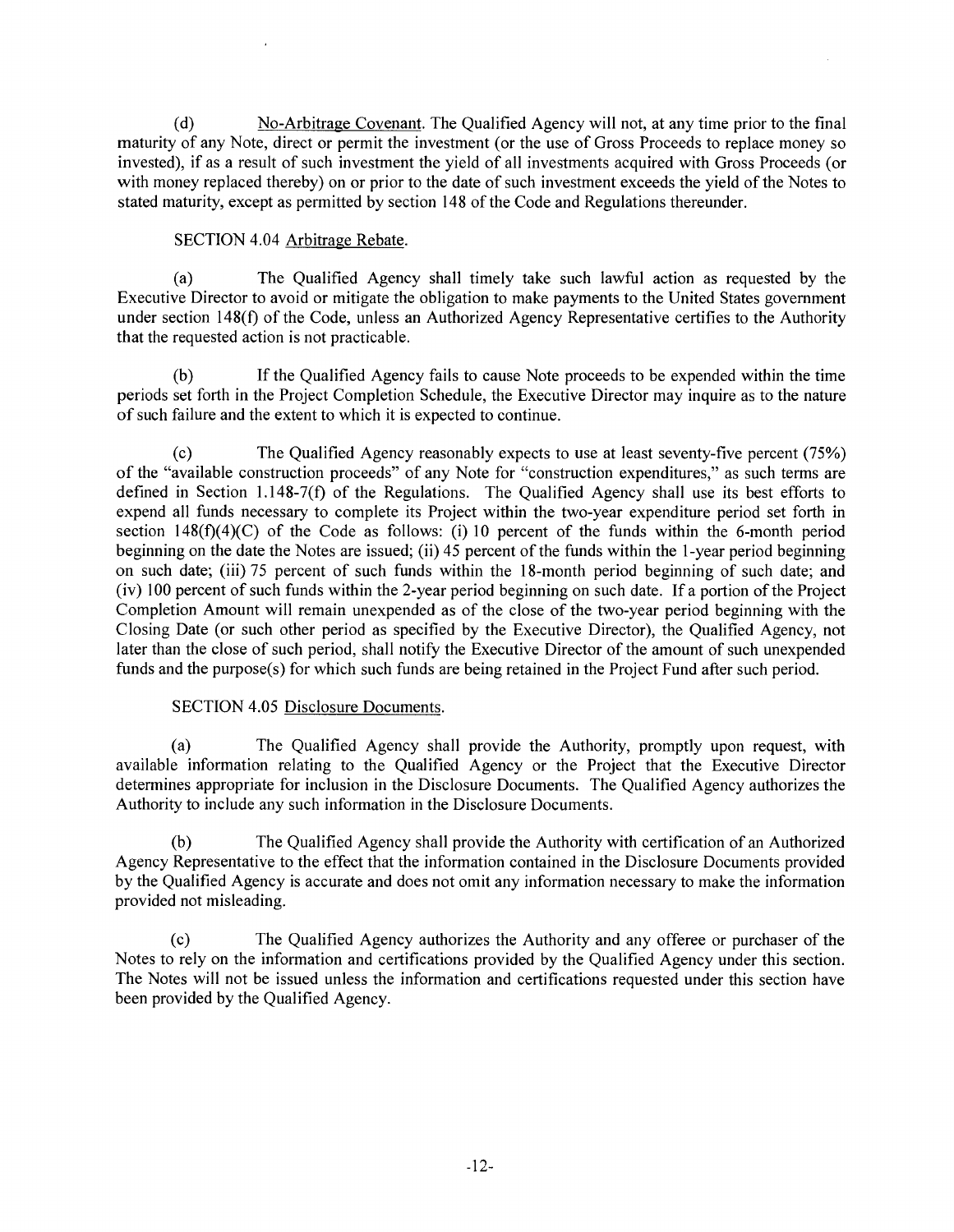## **ARTICLEV**

#### **PARTICULAR AGREEMENTS**

#### SECTION 5.01 Recordkeeping.

(a) The Executive Director shall retain, as official records of the Authority, all Disbursement Certificates, the Project Completion Certificate, all Project Substitution Certificates, if any, and all Project status reports submitted by the Qualified Agency pursuant to this Financing Agreement.

(b) The Qualified Agency shall retain, as official records of the Qualified Agency, all materials, records, and information necessary to confirm the Qualified Agency's compliance with the provisions of Section 4.03 for a period beginning on the Closing Date and ending three years after the date the Notes are no longer outstanding.

#### SECTION 5.02 Indemnification of Qualified Agency.

The Qualified Agency represents that, subject to applicable law, it intends that each Facility Contract providing for payment of goods or services exceeding \$25,000 will require indemnification of the Qualified Agency. The Qualified Agency will be provided with insurance, a surety bond, or other form of financial assurance, from a financially sound provider that assures performance under such Facility Contract with respect to such indemnification, unless the Qualified Agency determines that such financial assurance is not necessary or is required in a reduced amount.

#### SECTION 5.03 Availability of Other Funding.

As of the Closing Date, the Qualified Agency represents that no funds (other than funds derived from Note proceeds) have been appropriated to the Qualified Agency for the biennium in which the Notes are issued for application to the payment of Project Costs that are to be paid with the proceeds of the Notes. It is understood and agreed, however, that the Qualified Agency may apply funds other than proceeds of the Notes for payment of Project Costs in compliance with applicable law.

#### SECTION 5.04 Real Property.

The Qualified Agency represents that, subject to applicable law, it does not intend to acquire real property at a purchase price in excess of \$25,000 unless:

( 1) such property is suitable for the Qualified Agency' intended use and has no defect or condition (including, without limitation, pollution or hazardous waste defects) that would jeopardize such use; or

(2) the Qualified Agency determines that, notwithstanding such nonsuitability, defect, or condition (as applicable), such acquisition is appropriate.

# SECTION 5.05 Title Insurance.

The Qualified Agency represents that, subject to applicable law, it does not intend to acquire any real property at a purchase price in excess of \$25,000 unless: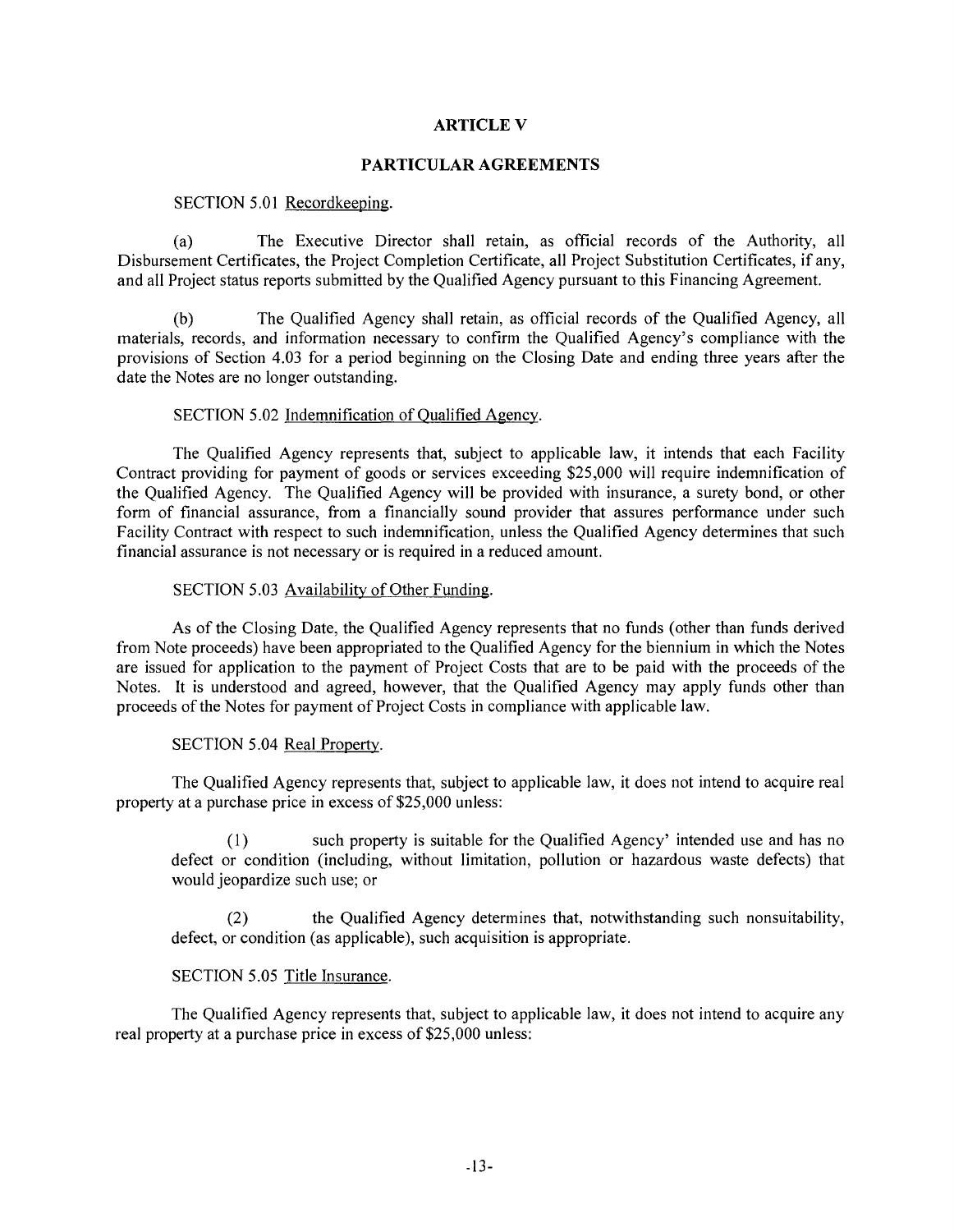( 1) the Qualified Agency' title to such property is insured by title insurance in an amount not less than the purchase price paid by the Qualified Agency, subject to standard printed exceptions, with only those changes thereto normally required by a prudent purchaser; or

(2) the Qualified Agency determines that the acquisition of such real property without such title insurance is appropriate.

## SECTION 5.06 Project Design.

The Qualified Agency represents that the Project has been (or will be) designed to satisfy all of the purposes that the Qualified Agency intends the Project to serve, and that the Qualified Agency has used (or will use) all reasonable efforts to design the Project so that the Project will be provided, and can be operated, at such reasonable cost as is consistent with applicable legal requirements and the sound business judgment of the Qualified Agency.

## **ARTICLE VI**

## **MISCELLANEOUS PROVISIONS**

# SECTION 6.01 Term of Agreement.

This Financing Agreement shall take effect upon its delivery by the parties hereto and shall remain in effect until the Notes have been fully paid or until no more periodic status reports are required from the Qualified Agency under this Financing Agreement, whichever is the later to occur.

## SECTION 6.02 Amendment.

The Authority and the Qualified Agency, by mutual agreement, may amend this Financing Agreement if, before the amendment takes effect:

( 1) the Qualified Agency obtains an opinion of its legal counsel to the effect that such amendment is permitted under the Agency Act and other law governing the Qualified Agency; and

(2) either of the following requirements is satisfied:

(A) the Authority obtains an opinion of Bond Counsel to the effect that such amendment will not constitute an Event of Taxability, violate the Authorizing Law or the Resolution, or adversely affect the rights of the owners of the Notes thereunder, or

(B) the owners of at least a majority in aggregate principal amount of the outstanding Notes affected by such amendment consent thereto.

# SECTION 6.03 Notices and Other Communications.

(a) Notices, certificates, approvals, and other communications under this Financing Agreement shall be in writing and delivered by United States mail, postage paid, by telex, telegram, or other electronic transmission, or by express or personal delivery, addressed as follows:

(1) ifto the Qualified Agency: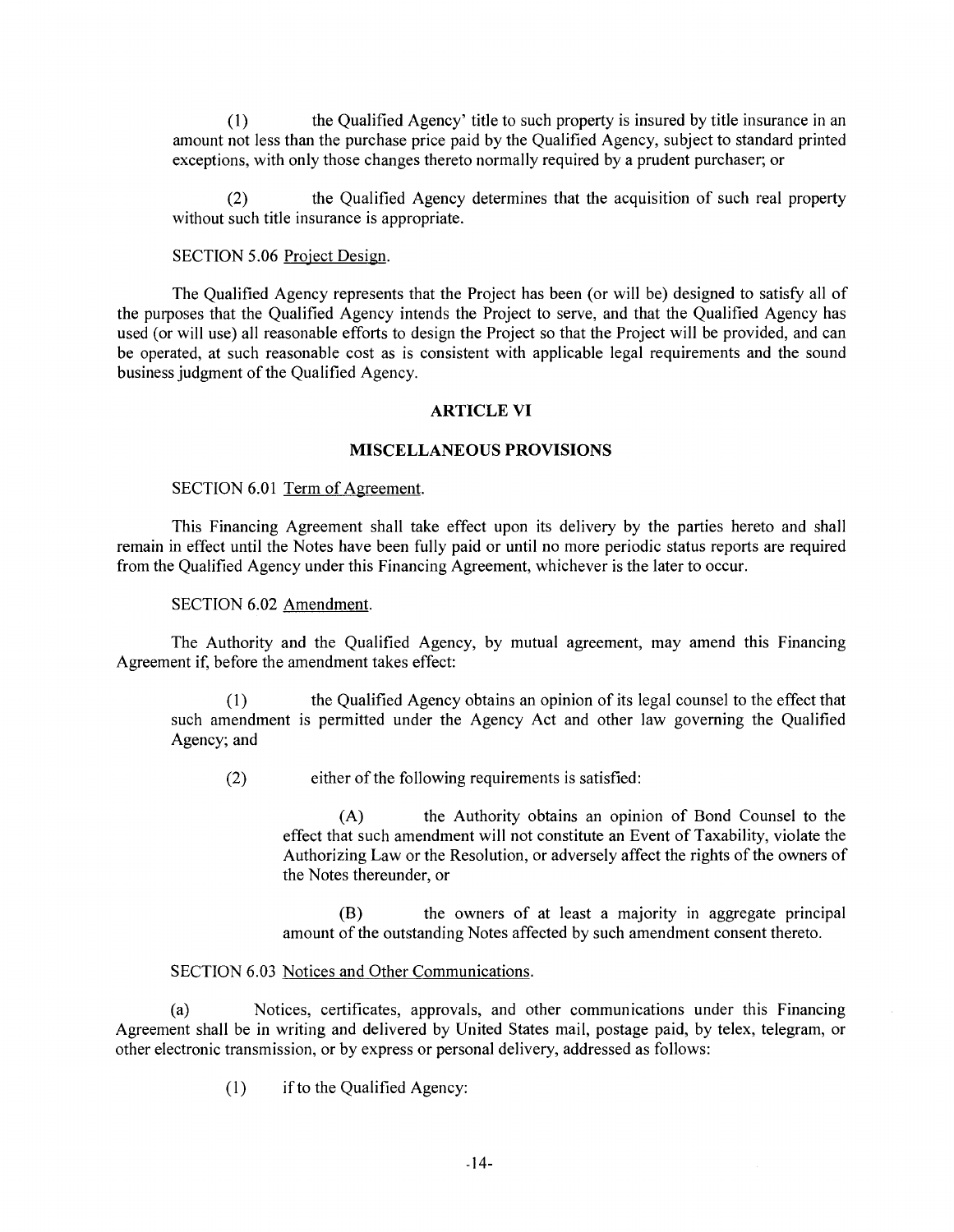Texas Department of Public Safety 5805 N. Lamar Austin, Texas 78752 Attention: Denise Hudson, CFO

(2) if to the Authority:

Texas Public Finance Authority 300 West 15th Street, Suite 411 Austin, Texas 7870 I Attention: Executive Director

(3) if to the Comptroller:

Comptroller of Public Accounts of the State of Texas  $208$  East  $10^{th}$  Street Austin, Texas 78701 Attention: Chief Investment Officer

(b) Any such party may designate any additional or different address to which communications under this Financing Agreement shall be delivered by giving at least five days' advance notice thereof to the affected party.

(c) Any communication delivered by mail in compliance with this section is deemed to have been delivered as of the date of deposit in the mail.

(d) A provision of this Financing Agreement that provides for a different method of giving notice or otherwise conflicts with this section supersedes this section to the extent of the conflict.

SECTION 6.04 Exclusive Benefit.

This Financing Agreement shall inure to the exclusive benefit of and be binding on the Authority, the Qualified Agency, and their respective successors.

SECTION 6.05 Severability.

If any part of this Financing Agreement is ruled unenforceable by a court of competent jurisdiction, this Financing Agreement shall remain operable to the fullest extent possible under the application of such ruling.

#### SECTION 6.06 Conflict with Memorandum.

In the event of a conflict between this Financing Agreement and the Memorandum, this Financing Agreement shall supersede the Memorandum to the extent of the conflict.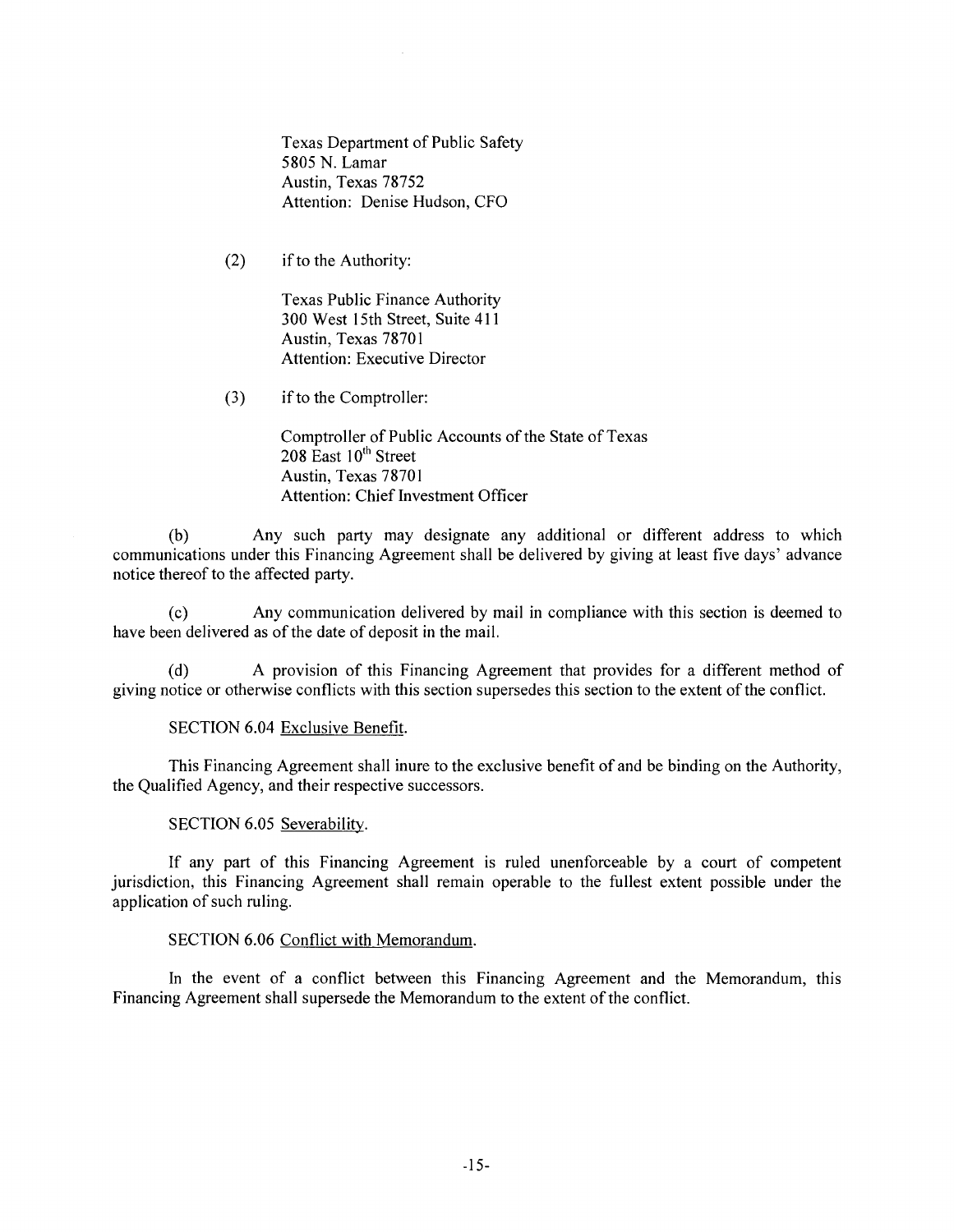# SECTION 6.07 Counterparts.

This Financing Agreement may be executed in multiple counterparts, each of which shall be an original and all of which shall constitute one and the same document.

SECTION 6.08 Governing Law.

This Financing Agreement shall be governed by and construed in accordance with the laws of the State.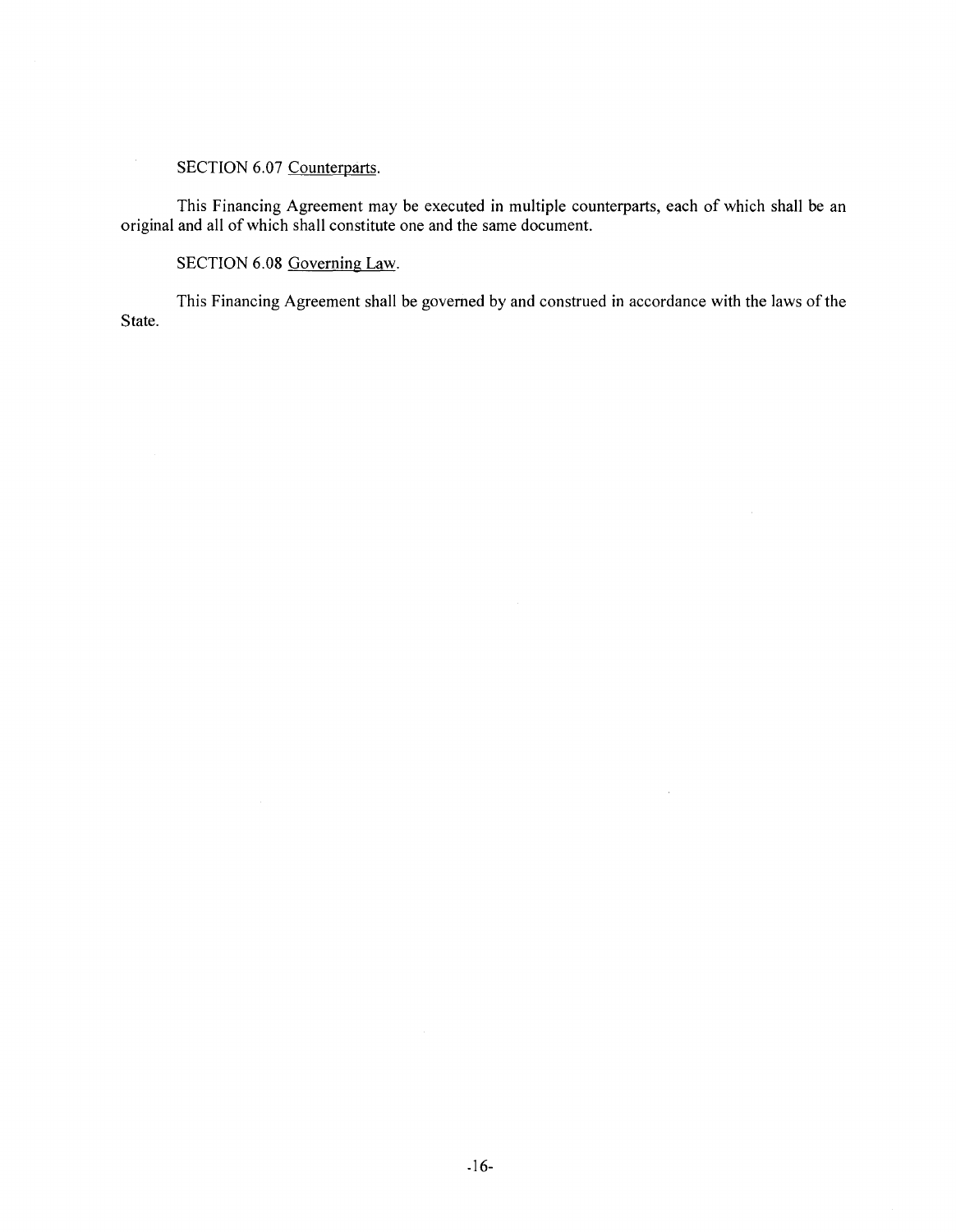IN WITNESS WHEREOF, the parties have caused this Financing Agreement to be executed by their respective duly authorized officers as of the date first above written.

 $\alpha = 100$ 

# TEXAS PUBLIC FINANCE AUTHORITY

ran  $By:$ Interim Executive Director

# TEXAS DEPARTMENT OF PUBLIC SAFETY

 $\mathbf{B} \mathbf{y}$ :  $Name:$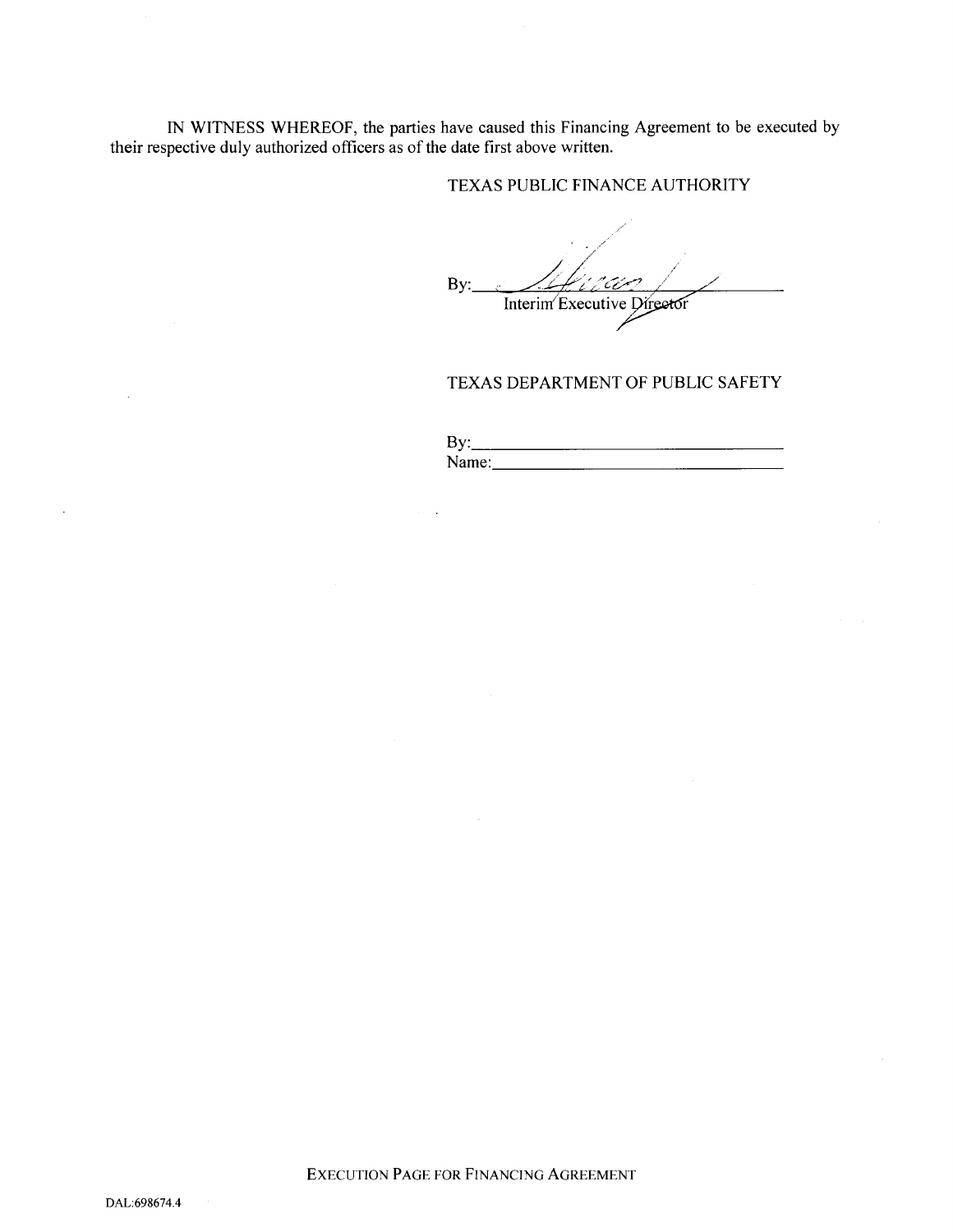IN WITNESS WHEREOF, the parties have caused this Financing Agreement to be executed by their respective duly authorized officers as of the date first above written.

## TEXAS PUBLIC FINANCE AUTHORITY

 $Bv:$ 

Executive Director

#### TEXAS DEPARTMENT OF PUBLIC SAFETY

Name: CHERYL MACBRIDLE

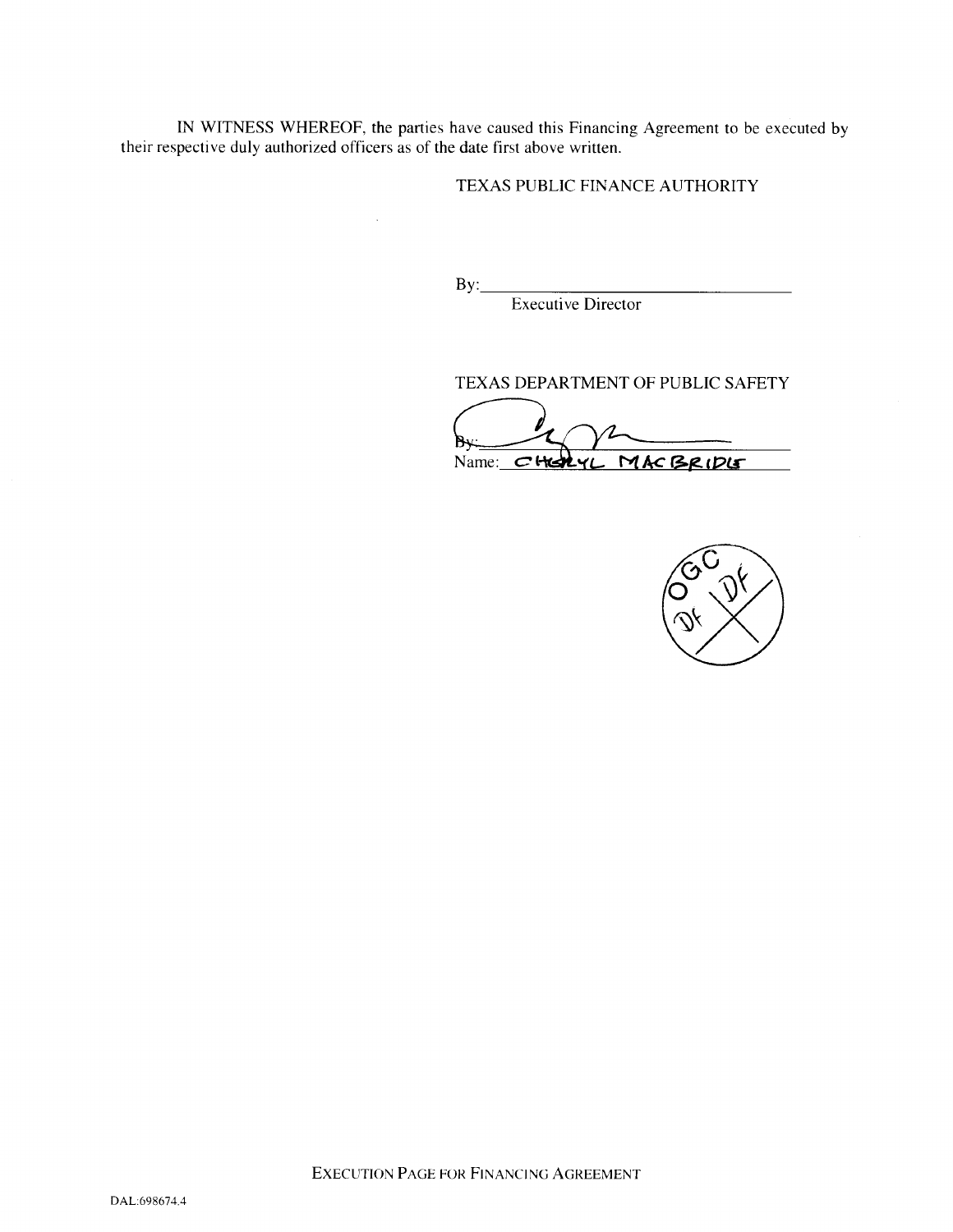# EXHIBIT A TO THE FINANCING AGREEMENT

# DESCRIPTION OF THE PROJECT

# (PREPARED BY DPS)

| PROJECT COMPONENTS                                                                                  | ESTIMATED COST | <b>ESTIMATED USEFUL LIFE</b> |
|-----------------------------------------------------------------------------------------------------|----------------|------------------------------|
| <b>ADA Compliance</b>                                                                               | \$310,000      | 20-50 years                  |
| Studies and corrective measure                                                                      |                |                              |
| relating to ADA/TAS.                                                                                |                |                              |
| <b>Communications/Security</b>                                                                      | \$6,000        | 10 Years                     |
| Install communication and security                                                                  |                |                              |
| systems in existing multi-story                                                                     |                |                              |
| facilities.                                                                                         |                |                              |
| <b>Facility Repairs to</b>                                                                          |                |                              |
| Infrastructure/foundation                                                                           | \$3,614,000    | 20 - 50 Years                |
| Major repair projects to electrical                                                                 |                |                              |
| systems, plumbing, foundation, and                                                                  |                |                              |
| facilities infrastructure (walls, doors,<br>windows, etc).                                          |                |                              |
| <b>Heating, Ventilation, Air Conditioning</b>                                                       |                |                              |
| (HVAC)                                                                                              | \$2,182,159    | 12 Years                     |
| Replacement and rehabilitation of<br>building air flow systems to adhere to<br>safety requirements. |                |                              |
| <b>Interior Repairs</b>                                                                             | \$30,000       | 20-50 Years                  |
| Carpet replacement (safety issues such as<br>tripping hazards or environmental),                    |                |                              |
| deteriorated finishes, environmental and<br>health, etc.                                            |                |                              |
| Roofing                                                                                             | \$1,725,000    | 20 Years                     |
| Major roofing repairs and                                                                           |                |                              |
| replacement, corrosion control,                                                                     |                |                              |
| caulking, weather proofing, windows,                                                                |                |                              |
| exterior painting, gutters, exterior                                                                |                |                              |
| stairs, etc.                                                                                        |                |                              |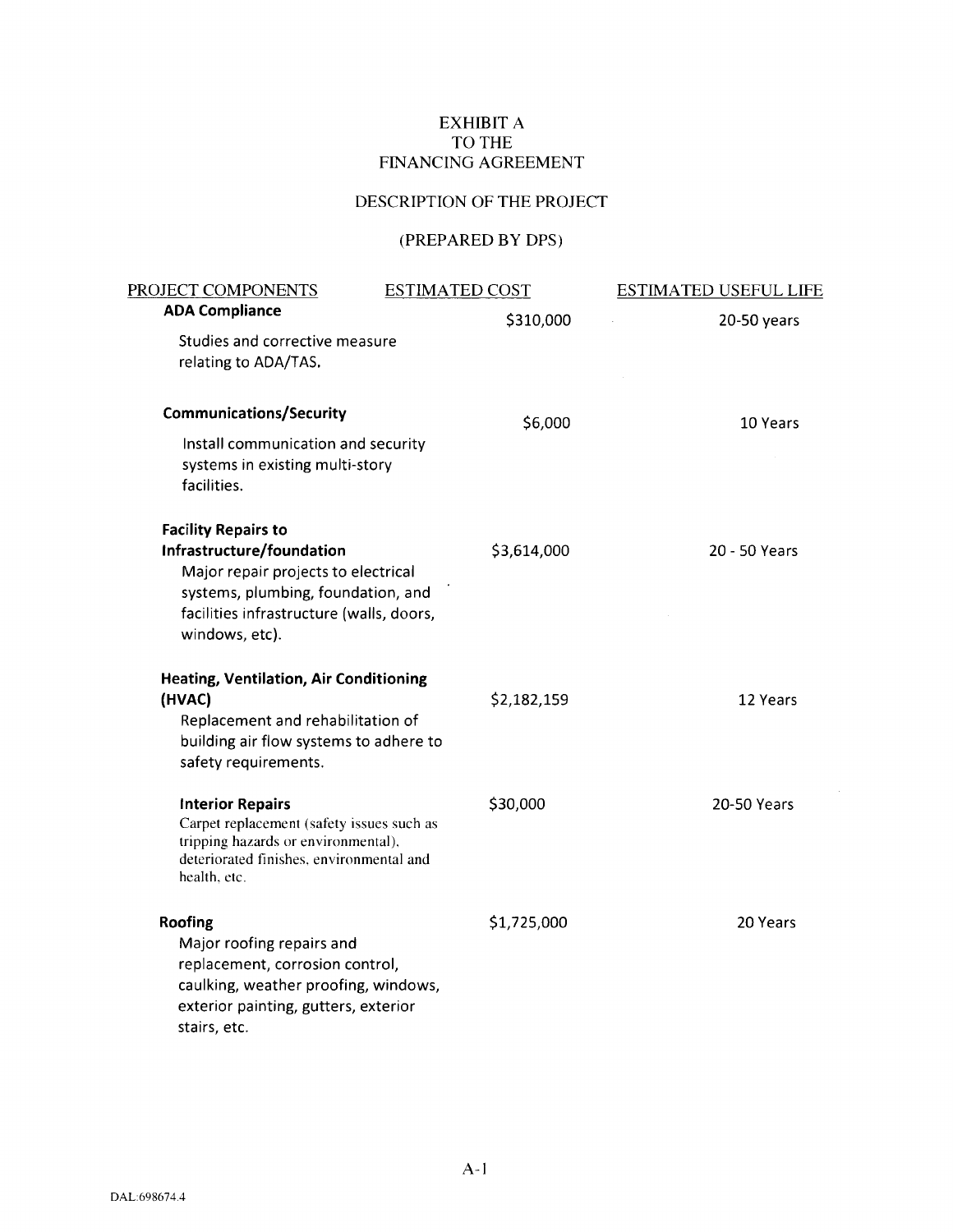| Safety<br>Projects that ensure compliance with<br>safety standards at each facility such<br>as fire alarms and suppression<br>systems, exit lights, emergency<br>lighting, fire and safety compliance,<br>generators, etc. | \$4,877,000 | 15 Years |
|----------------------------------------------------------------------------------------------------------------------------------------------------------------------------------------------------------------------------|-------------|----------|
| <b>Site Work/Paving</b><br>Projects involving water drainage,<br>utilities, parking lots, fence, etc.                                                                                                                      | \$1,695,000 | 20 Years |
| <b>Project Management Fees</b><br><b>Texas Facilities Commission (TFC)</b><br>project management (PM) fees                                                                                                                 | \$560,100   | 2 Years  |

 $\sim 10^{-1}$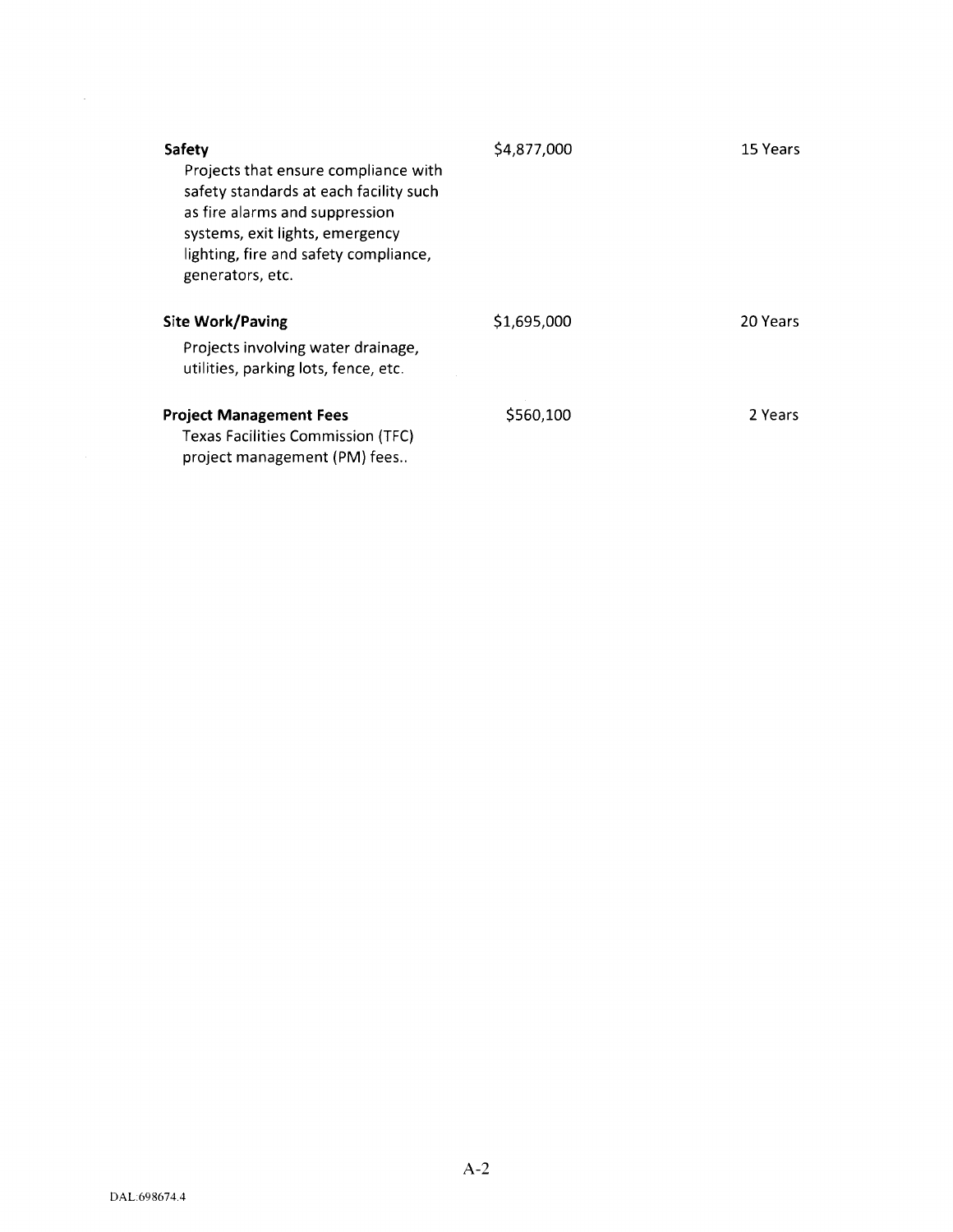# EXHIBIT **B** TO THE FINANCING AGREEMENT

# PROJECT COMPLETION SCHEDULE

 $\overline{\phantom{0}}$ 

| <b>Texas Department of Public Safety</b> |              |              |                  |  |
|------------------------------------------|--------------|--------------|------------------|--|
|                                          | Expenditures | Issuance     | Balance          |  |
|                                          |              | 1,500,000    | 1,500,000        |  |
| April/2014                               | 23,159       |              | 1,476,841        |  |
| May/2014                                 | 306,019      |              | 1,170,822        |  |
| June/2014                                | 237,615      |              | 933,207          |  |
| July/2014                                | 578,746      |              | 354,461          |  |
| August/2014                              | 354,461      |              | $\boldsymbol{0}$ |  |
| September/2014                           | 513,287      | \$13,500,000 | 12,986,713       |  |
| October/2014                             | 406,961      |              | 12,579,752       |  |
| November/2014                            | 539,481      |              | 12,040,271       |  |
| December/2014                            | 746,345      |              | 11,293,926       |  |
| January/2015                             | 2,536,064    |              | 8,757,862        |  |
| February/2015                            | 2,390,958    |              | 6,366,904        |  |
| March/2015                               | 2,124,042    |              | 4,242,862        |  |
| April/2015                               | 1,862,773    |              | 2,380,089        |  |
| May/2015                                 | 1,690,810    |              | 689,279          |  |
| June/2015                                | 689,279      |              | $\boldsymbol{0}$ |  |
|                                          | 15,000,000   | 15,000,000   |                  |  |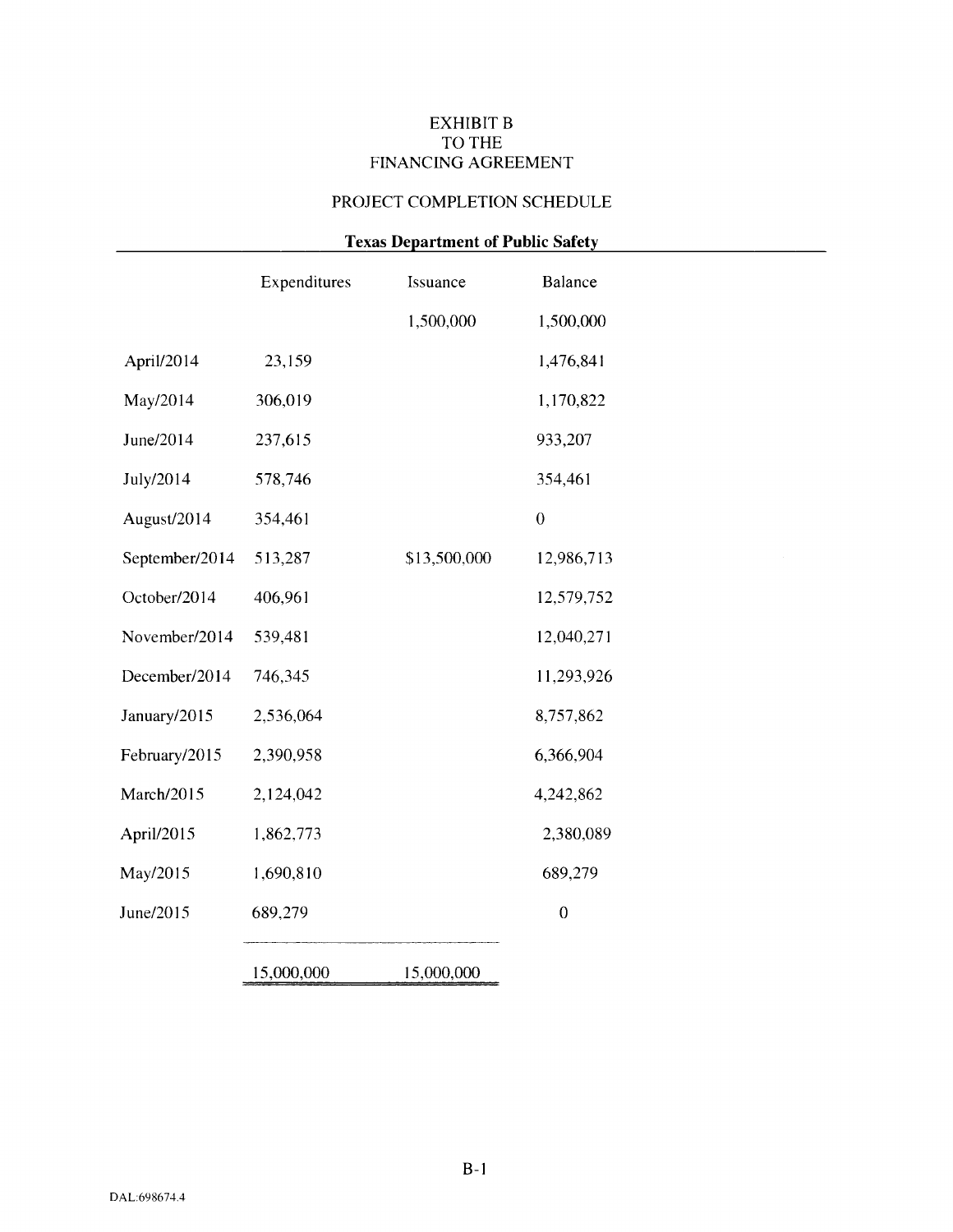## EXHIBIT C TO THE FINANCING AGREEMENT

#### GOVERNMENTAL PROJECT APPROVALS

As of the Closing Date, the following licenses, permits, and other governmental approvals necessary to complete the Project have not been obtained (Describe each such approval (e.g., utility easement), stating for each (I) the identity of the Project facility (or facilities) for which such approval is required, (2) the primary requirements necessary to obtain such approval, and (3) the date that such approval is expected to be obtained):

The majority of the projects have no requirements for licenses or permits. However, approval from the Texas Facilities Commission may be needed to proceed with projects that require professional engineering plans, such as complex Heating, Ventilation, and Air Conditioning or foundation issues. These projects have not yet begun; therefore TFC has not established a project schedule.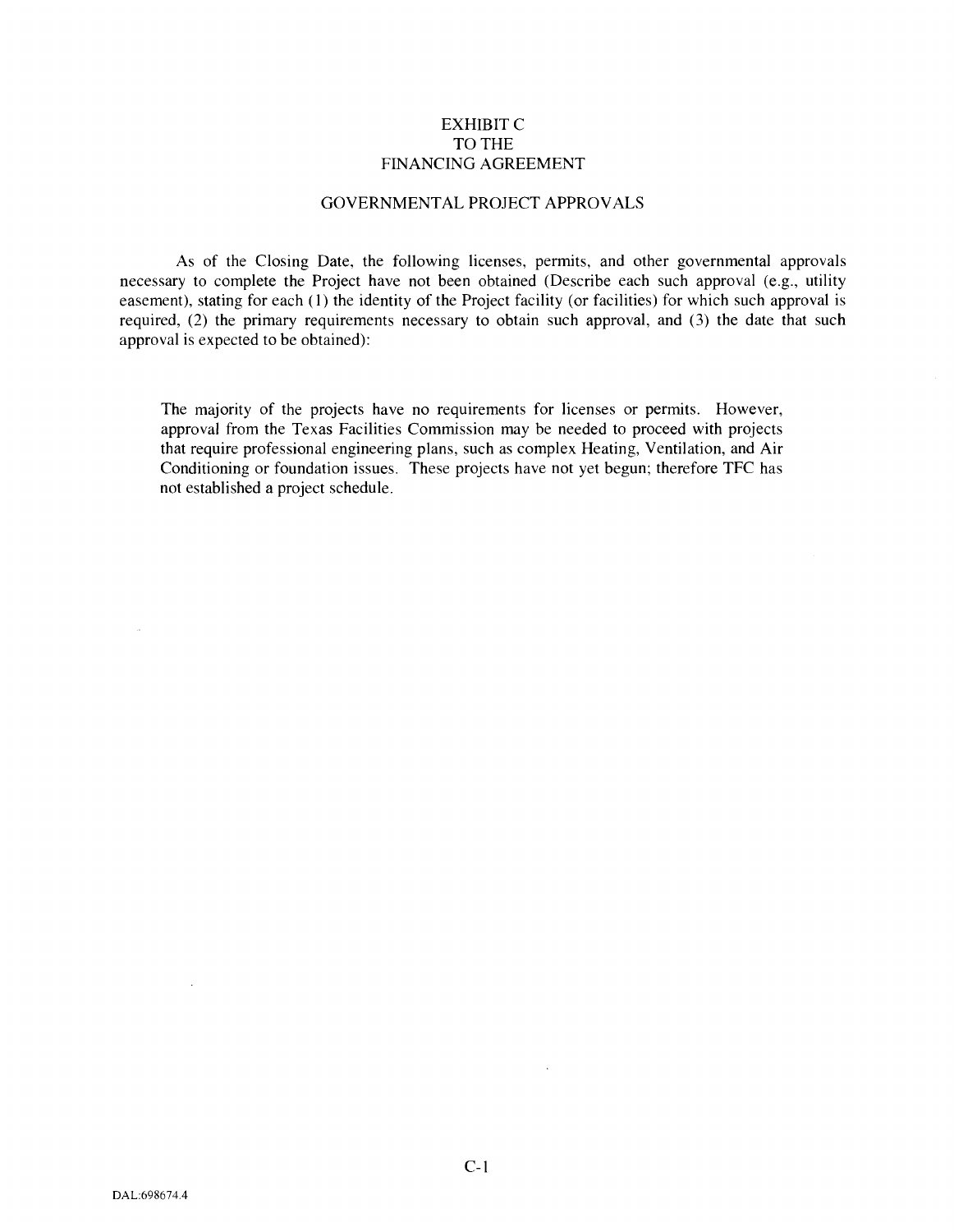# EXHIBIT D TO THE FINANCING AGREEMENT

#### FORM OF DISBURSEMENT CERTIFICATE

## DISBURSEMENT CERTIFICATE

The undersigned hereby certifies, on behalf of the Texas Department of Public Safety (the "Qualified Agency"), as follows:

(a) The capitalized terms in this Certificate that are not herein defined shall have the meanings defined in the Financing Agreement, dated as of [1,699,2013], between the Qualified Agency and the Texas Public Finance Authority.

(b) The Qualified Agency (Agency No. [\_]) requests disbursement from the Project Fund to pay Project Costs in the aggregate amount of \$ . The aggregate of all disbursements (including this disbursement) from the Project Fund requested by the Qualified Agency to date is \$

(c) Except as previously disclosed in writing to the Executive Director, the Qualified Agency is not in breach of any representation, warranty, or agreement in the Financing Agreement.

(d) The Qualified Agency reasonably expects to submit payment vouchers, in the aggregate amount of the disbursements requested by this Certificate, for the payment of the Project Costs for which disbursement is requested.

(e) For each item of Project Costs for which a disbursement of funds is requested, state the following information [attach separate sheet if necessary]:

| Program<br>Cost<br>Account | Appropriated<br>Fund No.<br>(D22 Profile) | Agency Fund<br>No.<br>(D23 Profile) | Agency<br>General<br>Ledger<br>Account | Appropriation<br>Year | Amount of<br>Disbursement | Project<br>Identification |
|----------------------------|-------------------------------------------|-------------------------------------|----------------------------------------|-----------------------|---------------------------|---------------------------|
|                            |                                           |                                     |                                        |                       |                           |                           |

IN WITNESS WHEREOF, the undersigned executes this Certificate on the date shown below.

## TEXAS DEPARTMENT OF PUBLIC SAFETY

By: \_\_\_\_\_\_\_\_\_\_\_\_\_\_\_ \_

Authorized Agency Representative<br>
Date: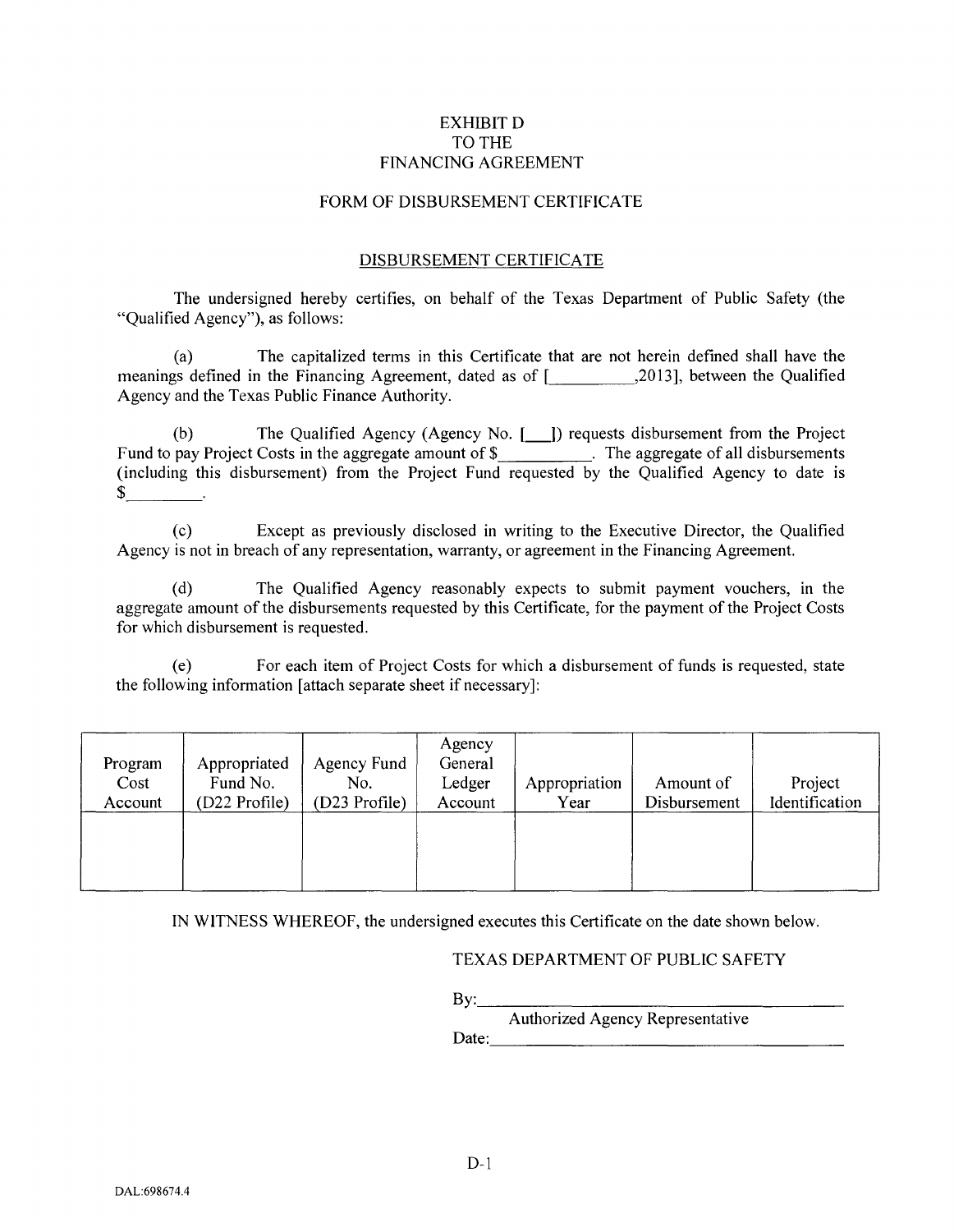# EXHIBIT E TO THE FINANCING AGREEMENT

# MONTHLY STATUS REPORT INFORMATION

The monthly status report prepared by the Qualified Agency pursuant to this Financing Agreement shall contain the following information with respect to the Project:

- (1) identity of the Project Components (name, ID no., etc.) and the original date on which such Project Components were first financed hereunder;
- (2) fund number(s);
- (3) the budget amount for the Project Components (including adjustments, if any);
- ( 4) description of work category;
- (5) amount expended for reporting month;
- (6) total amount expended to date;
- (7) amount encumbered;
- (8) available balance;
- (9) percent work complete;
- (10) percent funds expended; and
- (11) narrative identifying any problems (including, without limitation, delays and cost overruns) and indicating whether such problems will substantially alter the work schedule or costs.
- (12) identify any use of the Project or facilities by any Person other than a state or local governmental unit.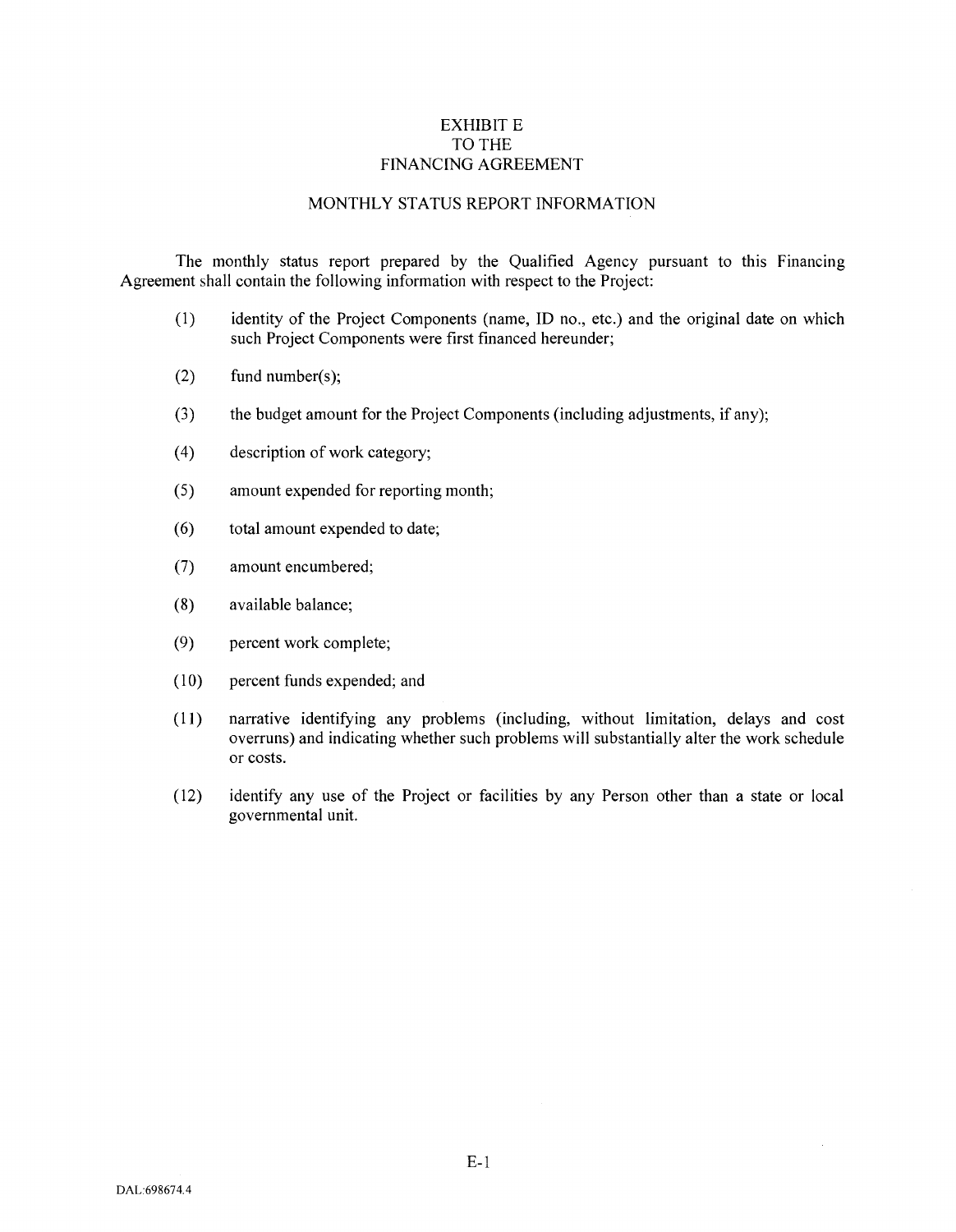# EXHIBIT F TO THE FINANCING AGREEMENT

# FORM OF PROJECT COMPLETION CERTIFICATE

#### PROJECT COMPLETION CERTIFICATE

FUND NO. \_\_\_\_\_\_ \_

The undersigned hereby certifies, on behalf of the Texas Department of Public Safety (the "Qualified Agency"), as follows:

(a) The capitalized terms in this Certificate that are not herein defined shall have the meanings defined in the Financing Agreement, dated as of [1,2013], between the Qualified Agency and the Texas Public Finance Authority.

(b) The Project was completed on (or no further proceeds of the Notes are to be expended for Project Costs as of) *[insert date]*.

(c) Except for \$\_\_\_\_\_\_\_\_\_\_ (the "Retainage"), all Project Costs that have been incurred have been paid, and no further disbursements from the Project Fund for the payment of Project Costs will be necessary.

(d) The Retainage is sufficient to pay all claims ( 1) for the payment of any Project Costs that are not presently due, and (2) for the payment of any Project Costs the liability for which is being contested or disputed by the Qualified Agency.

IN WITNESS WHEREOF, the undersigned executes this Certificate on the date shown below.

# TEXAS DEPARTMENT OF PUBLIC SAFETY

By: \_\_\_\_\_\_\_\_\_\_\_\_\_\_\_\_ \_

Authorized Agency Representative

Date: